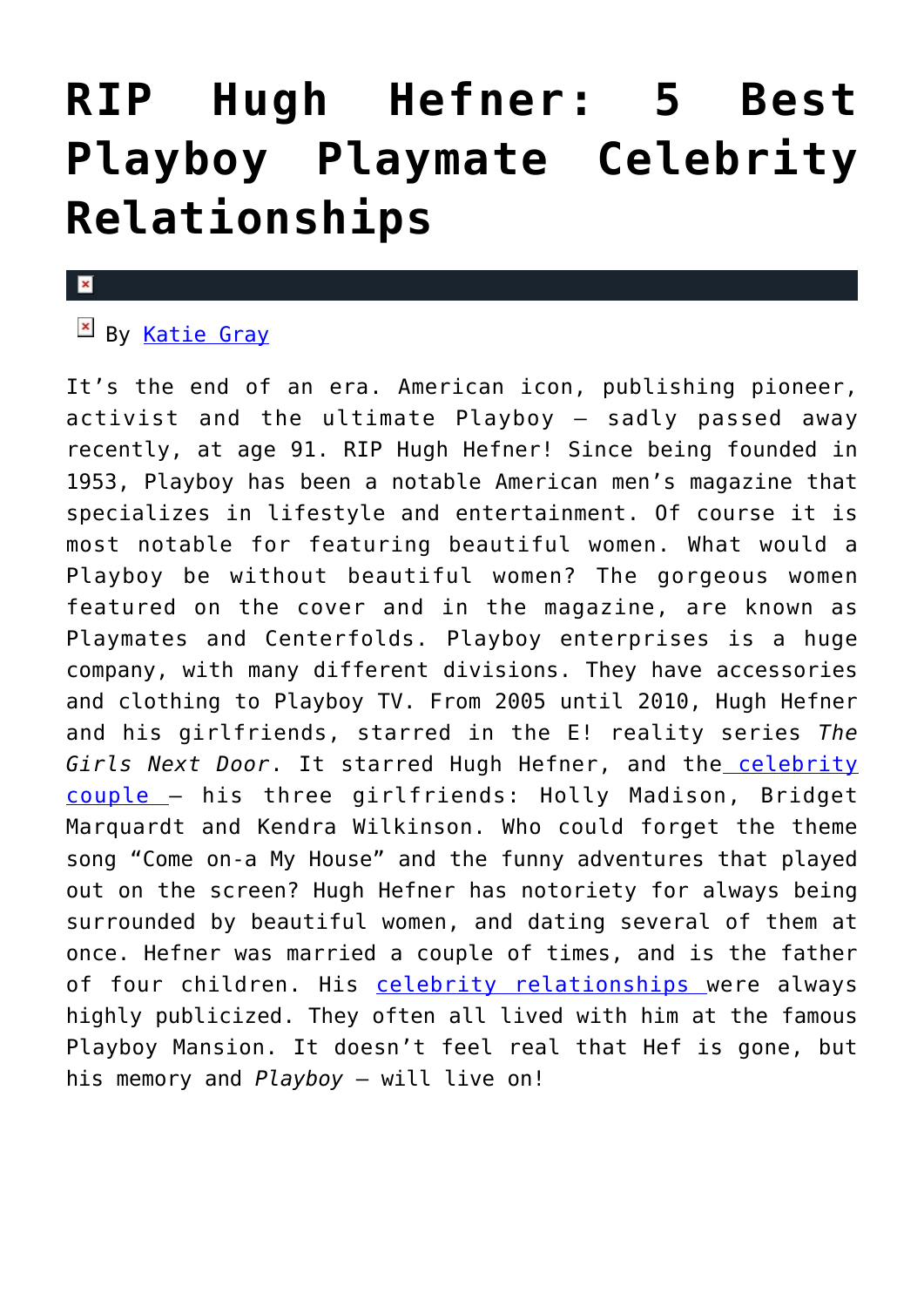### **Cupid has compiled the 5 Best Playboy Playmate Celebrity Relationships:**

**1. [Holly](http://cupidspulse.com/113836/holly-madison/), Bridget & Kendra:** Come on-a My House! Perhaps Hugh Hefner's most famous [celebrity relationship](http://cupidspulse.com/celebrity-relationships/long-term-relationships-flings/), was with Holly Madison, Bridget Marquardt, and Kendra Wilkinson. The three lovely ladies, alongside Hefner, starred on the hit reality series "The Girls Next Door" on E! The show revolved around the lives of Hef and the girls. The three girls, also shot the front and back cover, of *Playboy* magazine. They also had photoshoots that were featured inside the pages of Playboy. The show was a success, and the audience loved being able to see the personality behind the four stars. All of them have gone on to have successful careers, endeavors and families. These American beauties, really were the classic girls next door.

**2. Barbi Benton:** Barbi Doll. From 1969-1976, Barbi Benton was in a [celebrity relationship](http://cupidspulse.com/celebrity-relationships/long-term-relationships-flings/) with Hugh Hefner. She is credited with finding and discovering the famous Playboy Mansion, that became a landmark. Barbi Benton was a model and actress. She appeared on the cover of *Playboy* four times! When Hefner first asked her out on a date, she replied, "I don't know, I've never dated someone over 24 before." To which he replied, "That's alright, neither have I." The two dated for years, lived together, and always remained friends. She is happily married, and is a mother.

**Related Link:** [Celebrity Couples: Cutest Country Music Pairs](http://cupidspulse.com/120946/celebrity-couples-cutest-country-music-pairs/)

**3. Kimberley Conrad:** Actress and model, Kimberley Conrad, was married to Hugh Hefner. The pretty pair, had two children together – two boys. Conrad was 'Playmate of the Month' in 1988 and in 1989 she won the prized title of 'Playmate of the Year.' They married in 1989 and divorced in 2010, when their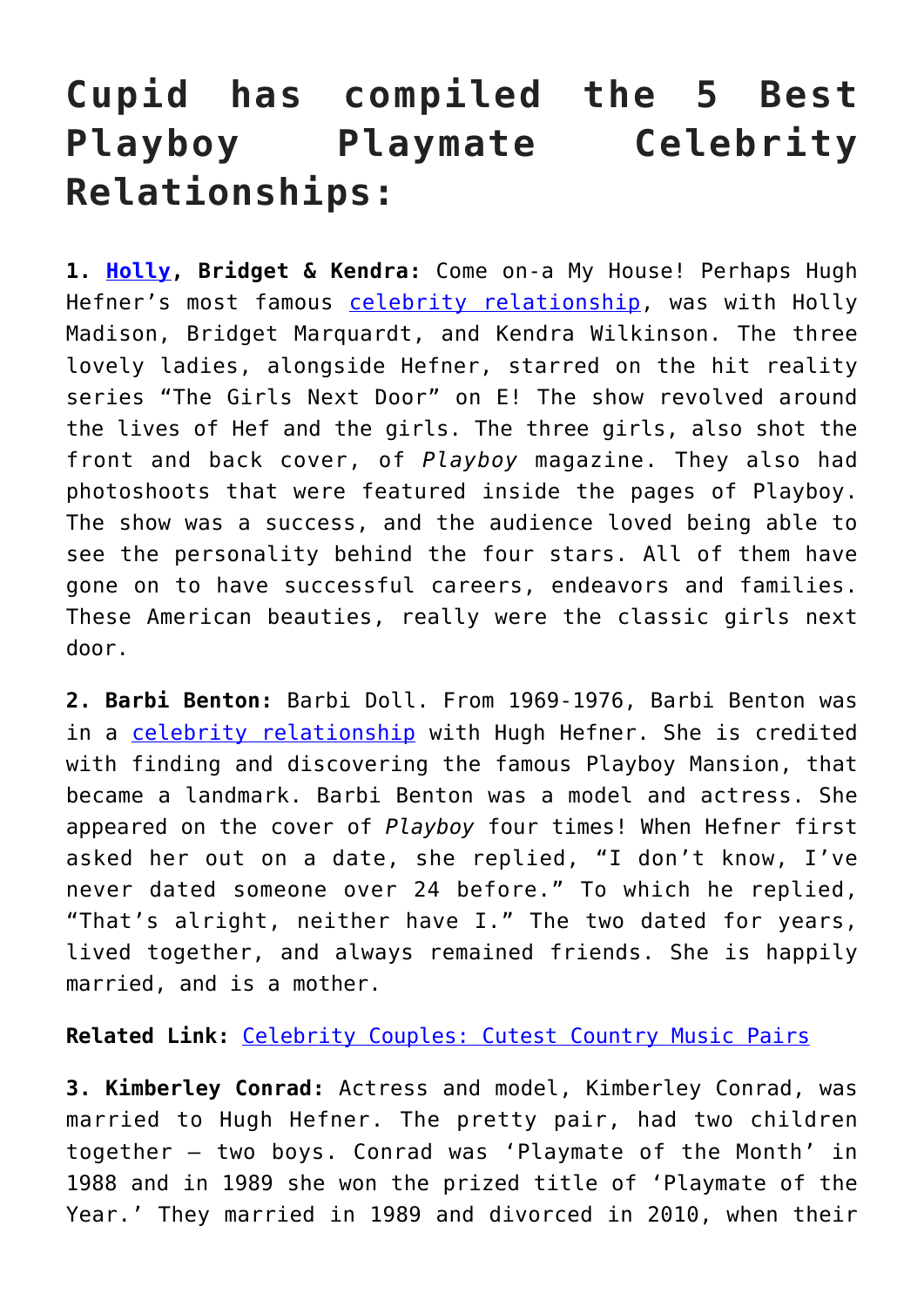youngest son turned 18. After 9 years of marriage, they separated and she lived in the house right next door. They all remained a family unit!

**4. Brande Roderick:** Baywatch Babe! Model and actress, Brande Roderick, is known for her appearances in *Playboy* and *Baywatch*. From 1999-2000 she was in a celebrity relationship with Hugh Hefner. In 2000 she was 'Playmate of the Month' and then became the ultimate 'Playmate of the Year' in 2001. This American beauty has a lot of film and television credits to her name: *Starsky & Hutch, The Nanny Diaries, Joey, The Parkers, Beverly Hills 90210*, and many more. She is now married, a mother, and is still working in the industry.

**Related Link:** [6 Best Rock & Roll Celebrity Couples](http://cupidspulse.com/119326/best-rock-roll-celebrity-couples/)

**5. Crystal Hefner:** Crystal Hefner, a model and DJ, was Hugh Hefner's wife – and his last celebrity relationship. The pair married on December 31st, 2012, and tied the knot at the Playboy Mansion. Crystal Hefner was previously the *Playboy* 'Playmate of the Month' for December 2009. The pair remained married until his death, she is now the widow of Hugh Hefner.

**Who are your favorite Playboy Playmates that Hugh Hefner was in a celebrity relationship with? Comment below!**

## **[Luxury Travel: Perfect Places](https://cupidspulse.com/119248/luxury-travel-perfect-places-celebrity-instagram-moment-vacation/) [to Snap Your Own Celebrity](https://cupidspulse.com/119248/luxury-travel-perfect-places-celebrity-instagram-moment-vacation/) [Instagram Moment on Your Next](https://cupidspulse.com/119248/luxury-travel-perfect-places-celebrity-instagram-moment-vacation/)**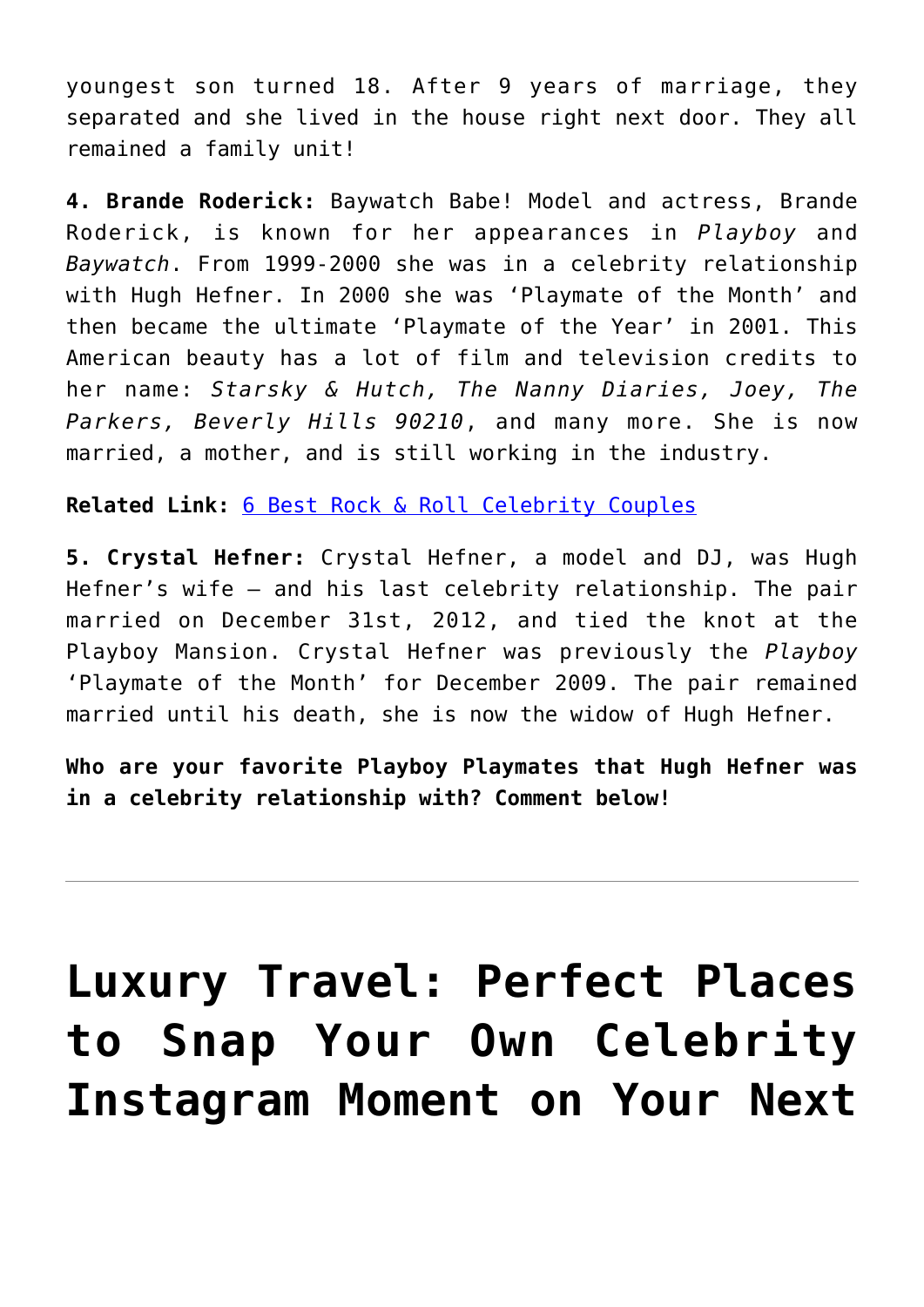## **[Vacation](https://cupidspulse.com/119248/luxury-travel-perfect-places-celebrity-instagram-moment-vacation/)**

### $\mathbf{x}$

By [Melissa Lee](http://cupidspulse.com/118747/melissa-lee/)

Summer is here, and so is vacation season! If you're trying to find your next getaway spot, checking out some of the hottest [celebrity travel](http://cupidspulse.com/travel/) locations may be the way to go. While you're there, why not try taking your own celeb-quality Instagram moment to *really* make yourself feel like a star? After all, you deserve it!

## **Interested in finding the perfect luxury travel location for your summer vacation? Cupid has exactly what you need!**

It seems like celebrities are constantly on the most glamorous vacations. But, thanks to their nearly-perfect Instagrams, we've compiled a list of the perfect getaway spots for you to visit this summer:

**1. Maui:** Hawaii is the ideal spot to head to if you're looking for a tropical, relaxing getaway. Known for their tranquil vibe, Maui is the place to go if you're focused on laying by the beach, tanning, and drinking your fave cocktail. In fact, that's exactly what [Lea Michele](http://cupidspulse.com/89075/lea-michele/) was up to when she was recently photographed there!

**2. Jamaica:** If you're looking for another beach-y getaway but Hawaii isn't *quite* up your alley, Jamaica may be right for you. *Bachelor* star Bob Guiney and wife Jessica Canyon enjoyed being newlyweds when they visited for their honeymoon.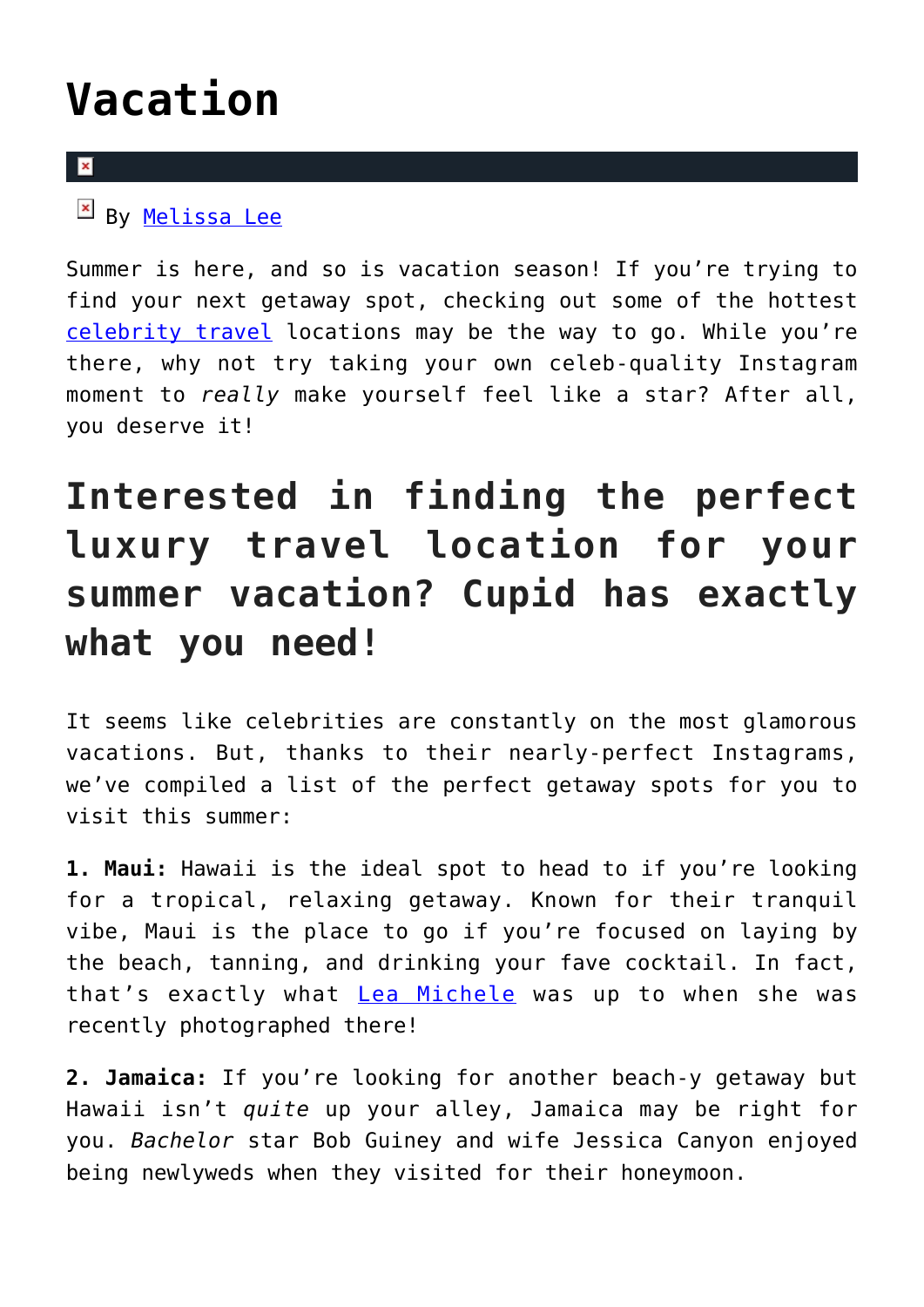**Related Link:** [Top 5 Most Luxurious Romantic Getaways in the](http://cupidspulse.com/118182/most-luxurious-romantic-getaways-united-states/) [United States](http://cupidspulse.com/118182/most-luxurious-romantic-getaways-united-states/)

**3. Punta Cana:** Although Punta Cana is known for being yet another gorgeous, tropical spot, celebrity mom [Holly Madison](http://cupidspulse.com/113836/holly-madison/) took her daughter on a family vacation to Nickelodeon Hotels & Resorts Punta Cana. If your family can't decide on where to head this summer, this might be the solution to your dilemma it's both kid-friendly and complete with beautiful beaches!

**4. Mexico:** Both ideal for either a romantic vacation or a wild girls trip, Mexico is the place to be. *Bachelor in Paradise* stars and celebrity exes Amanda Stanton and [Josh](http://cupidspulse.com/113015/josh-murray/) [Murray](http://cupidspulse.com/113015/josh-murray/) were recently photographed taking a relaxing walk along the beach during their weekend getaway.

**Related Link:** [Vacation Destinations: Spring Travel Tips for](http://cupidspulse.com/117965/vacation-destinations-spring-travel-tips-home-abroad/) [Home and Abroad](http://cupidspulse.com/117965/vacation-destinations-spring-travel-tips-home-abroad/)

**5. Florida:** If you're leaning toward the more simple route, Florida is the perfect place to just hang by the beach and go out at night. Not too long ago, former *Jersey Shore* star Pauly D and girlfriend Rocio were seen taking a romantic stroll on the beach together.

**What are your favorite vacation spots? Share below!**

# **[Reality TV Star Holly Madison](https://cupidspulse.com/100033/reality-star-holly-madison-new-book-relationships-love/) [Writing New Book About](https://cupidspulse.com/100033/reality-star-holly-madison-new-book-relationships-love/) [Relationships and Love](https://cupidspulse.com/100033/reality-star-holly-madison-new-book-relationships-love/)**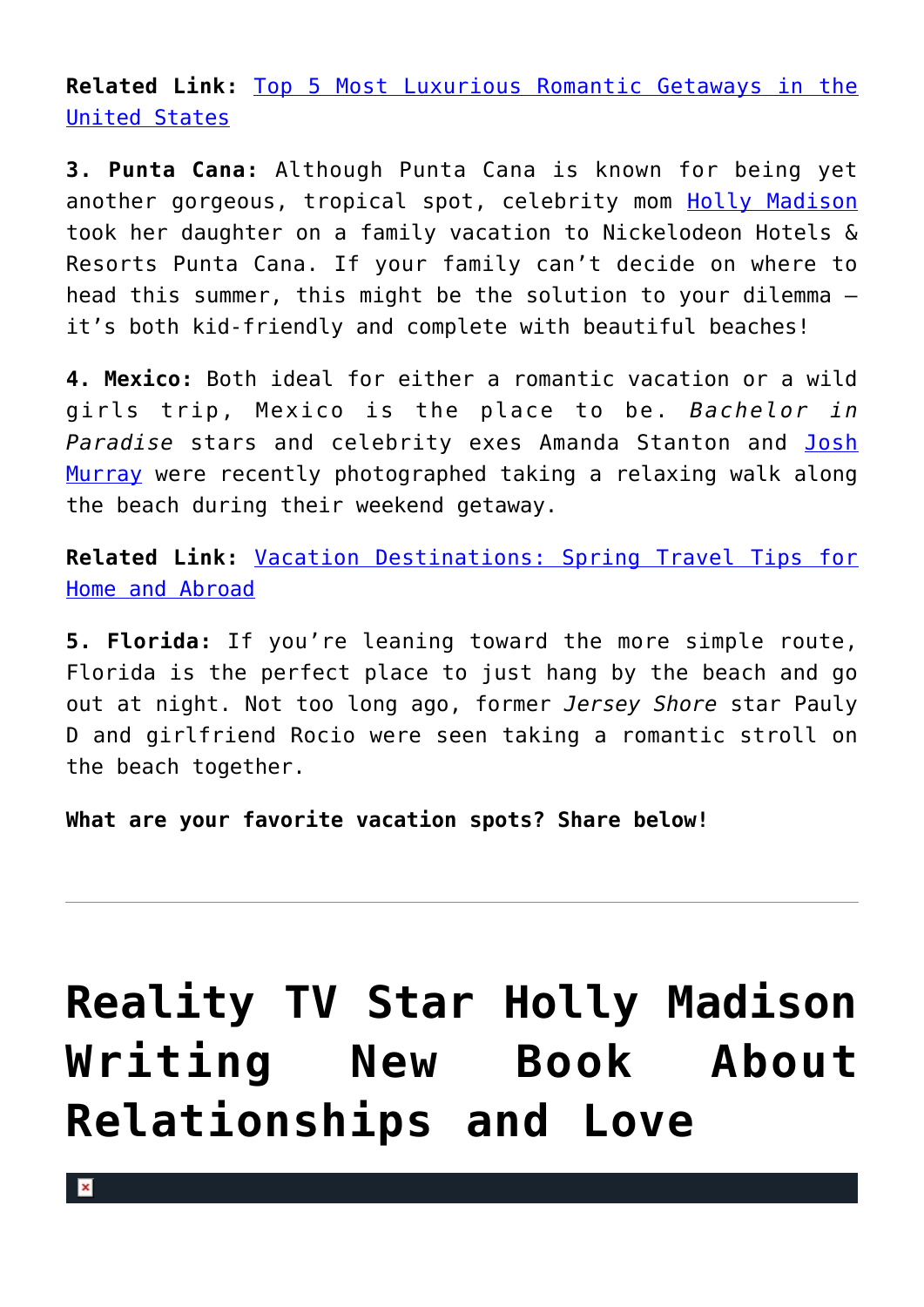### **EX B[y Katie Gray](http://cupidspulse.com/105088/katie-gray/)**

[Reality TV](http://cupidspulse.com/reality-tv-couples/) star Holly Madison is back on her writing game! She plans on writing her second book about relationships and love. Her first novel, *Down The Rabbit Hole: Curious Adventures and Cuationary Tales of a Former Playboy Bunny* was a success. In fact, it remained on *The New York Times* bestsellers list for over two months straight. According to *[People.com](http://www.usmagazine.com/celebrity-news/news/holly-madison-writing-second-book-about-relationships-2015249)*, Madison wants to focus on her love life right now. She is currently happily married to her celebrity love, EDC founder, Pasquale Rotella, and they have a daughter named Rainbow.

**This reality TV star isn't afraid to kiss and tell when it comes to her relationships and love life! How do you decide what dating details to share and which ones to keep private?**

### **Cupid's Advice:**

Some things are better left to the imagination and not said! It's important to never over share, but it's also a good thing to be able to share details with your family and friends. The key is to find a nice balance. Cupid has some tips below on how to determine what to keep private and what to share when it comes to dating:

**1. Kiss and don't tell:** Sometimes it's good to kiss and not tell. Nobody needs to know all of the details of your private and personal life. Only share when things are serious. As far as your bestfriends go – feel free to tell them anything and everything. It's what they are there for!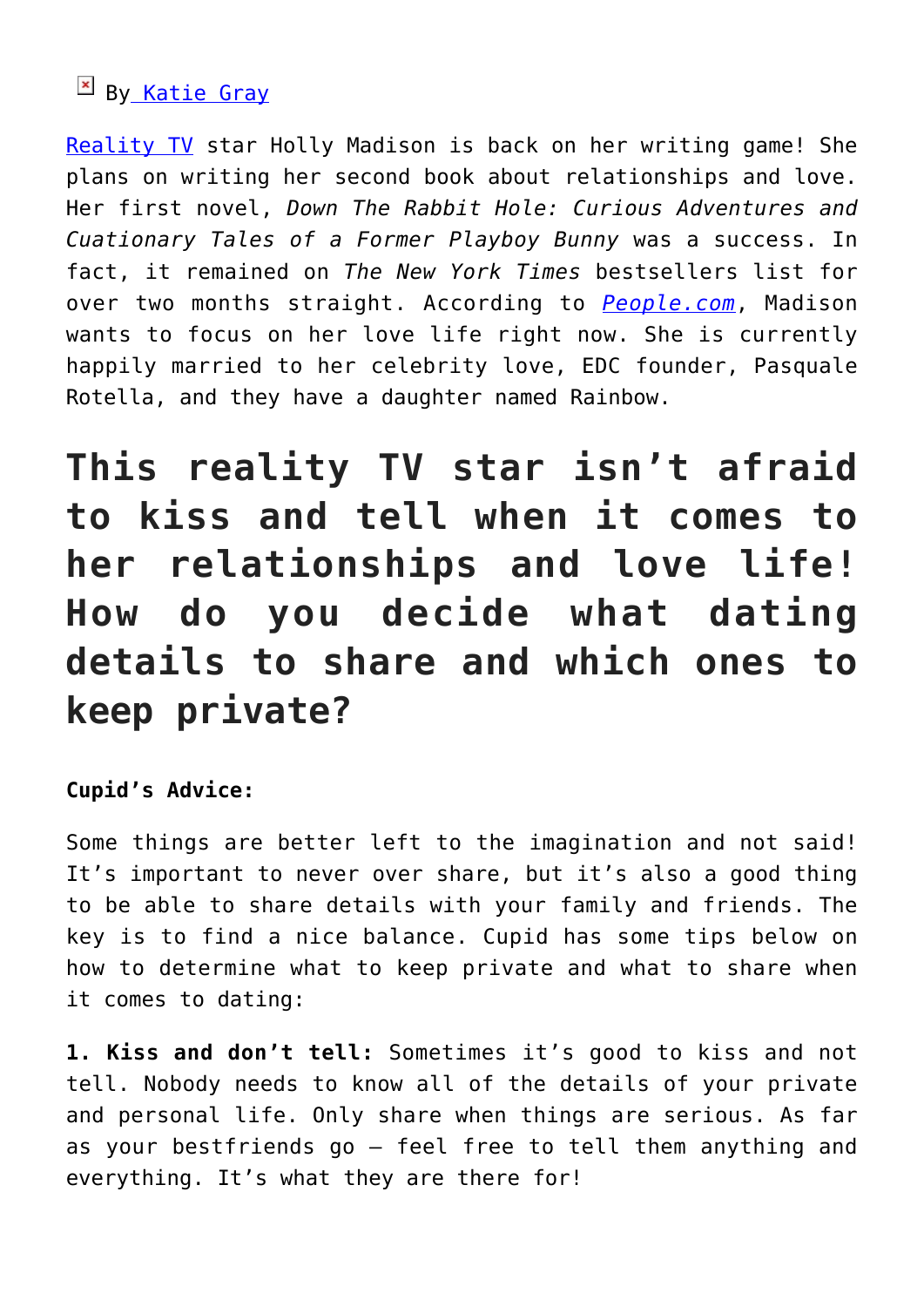**Related Link:** [Will Jennifer Anniston Change Her Last Name Post](http://cupidspulse.com/99993/jennifer-aniston-change-her-name-post-celebrity-marriage-justin-theroux/) [Celebrity Marriage](http://cupidspulse.com/99993/jennifer-aniston-change-her-name-post-celebrity-marriage-justin-theroux/)

**2. Behind closed doors:** Some things are better left to the imagination. The really personal aspects of your dating life are best if they are kept between you and your partner. It makes it more special! Besides you two are the only ones who need to know everything anyways.

**Related Link:** [Usher's Secret Celebrity Wedding to Grace Miguel](http://cupidspulse.com/99997/celebrity-wedding-usher-marries-grace-miguel/)

**3. Flirty and fun:** There is no harm in sharing about dates you have been on and telling anecdotes. Keep things flirty and fun when you are sharing with your friends and family. If you are speaking with people whom you are close too, you are in a safe space. It's all in good fun to share with the people in your life!

**What are some ways that you have determined what to share and what to keep private, when it comes to your dating life? Share your stories with us below!**

## **[Best Dressed Celebrity](https://cupidspulse.com/95750/best-dressed-celebrity-arrivals/) [Arrivals](https://cupidspulse.com/95750/best-dressed-celebrity-arrivals/)**

 $\pmb{\times}$ 

 $\pmb{\times}$ 

Page 1 of 20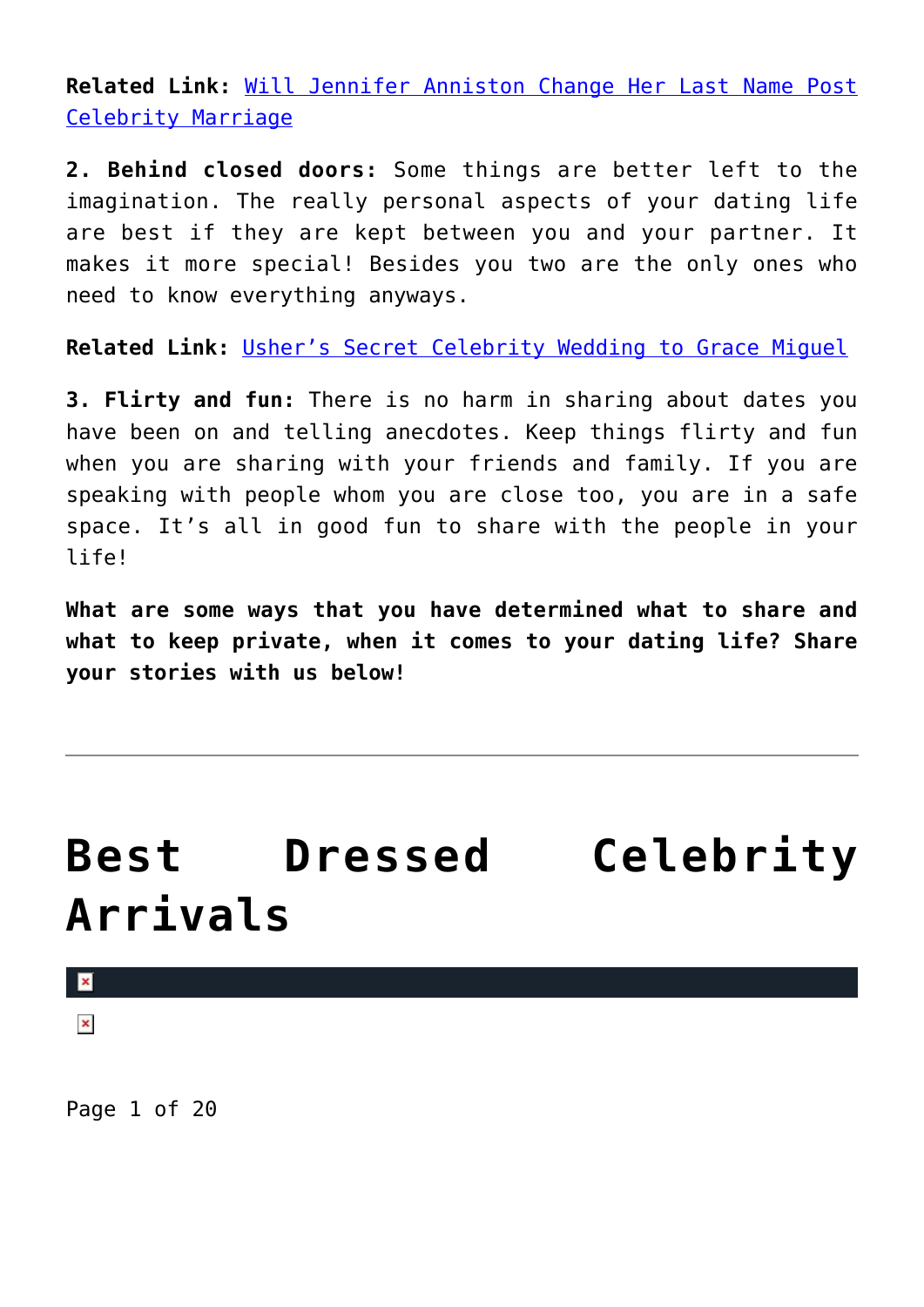

Emma Stone

Of course, the elegant Emma Stone makes our list of best dressed celebrity arrivals! Here, she attends the 'Irrational Man' Los Angeles premiere in a sundress that's casual yet classy. Photo: David Gabber / PRPhotos.com

## **[Through The Years With Holly](https://cupidspulse.com/94855/through-the-years-with-holly-madison/) [Madison](https://cupidspulse.com/94855/through-the-years-with-holly-madison/)**

 $\pmb{\times}$ 

 $\pmb{\times}$ 

[pagedgallery id=94326 iframe=1]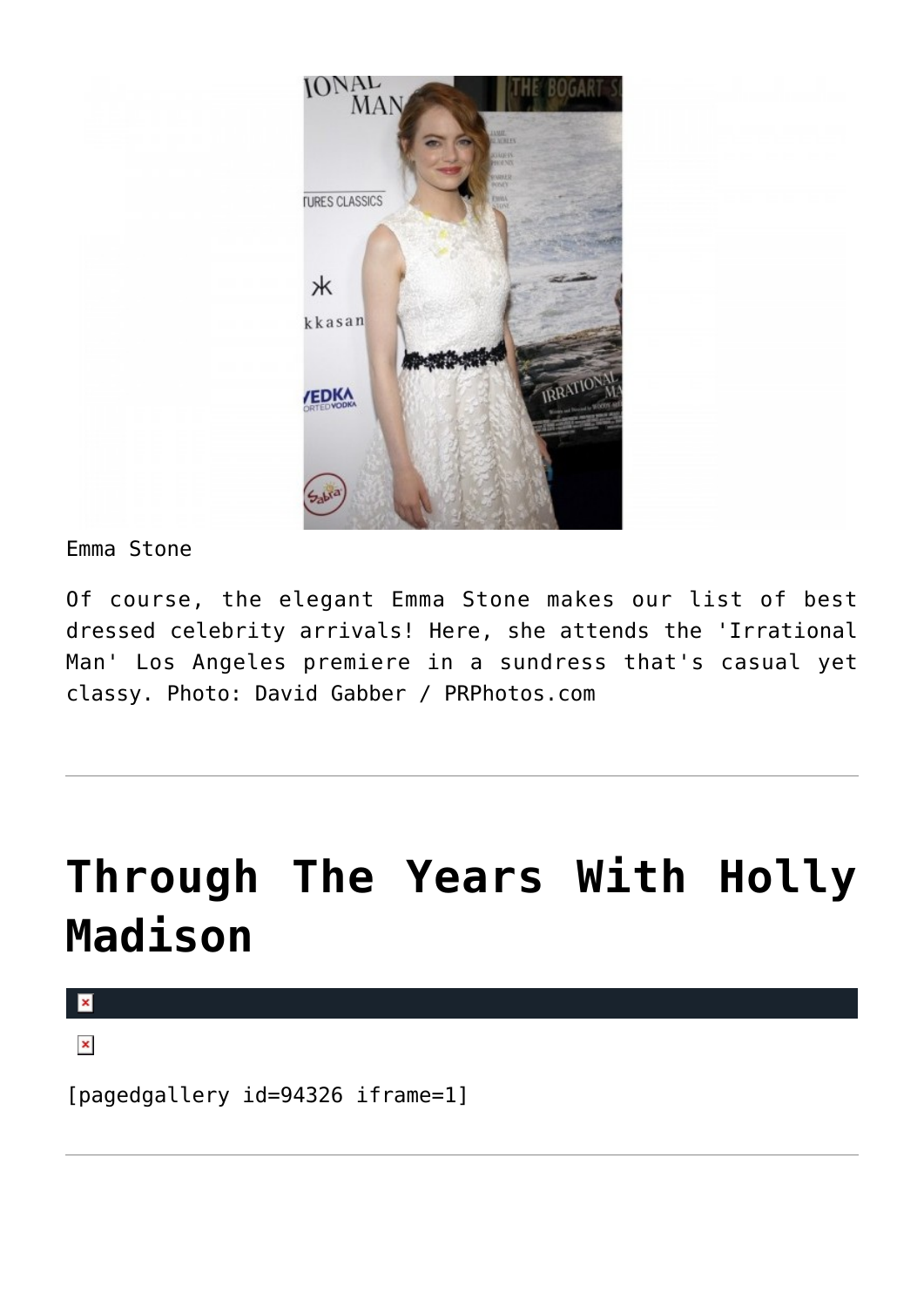## **[Celebrity News: Holly Madison](https://cupidspulse.com/94405/celebrity-news-holly-madison-bedroom-stories-playboy-mansion/) [Talks 'Miserable' Bedroom](https://cupidspulse.com/94405/celebrity-news-holly-madison-bedroom-stories-playboy-mansion/) [Stories Inside Playboy](https://cupidspulse.com/94405/celebrity-news-holly-madison-bedroom-stories-playboy-mansion/) [Mansion](https://cupidspulse.com/94405/celebrity-news-holly-madison-bedroom-stories-playboy-mansion/)**

### $\mathbf{R}$

B[y Jessica DeRubbo](http://cupidspulse.com/104599/jessica-derubbo/)

In latest celebrity news, this former *Playboy* bunny isn't holding anything back. Holly Madison recently debuted her memoir, *Down the Rabbit Hole: Curious Adventures and Cautionary Tales of a Former Playboy Bunny*, and among other things, she discusses what exactly went on inside her [celebrity ex](http://cupidspulse.com/celebrity-relationships/break-up-divorce/) Hugh Hefner's bedroom at the mansion. She said, "I want to grab that young girl, shake her back into reality and scream, 'What the hell are you thinking?'" About her first night in the mansion, she says, "The first night I had spent at the Playboy Mansion was definitely very eye-opening. It was clear that there was certain things expected of you. It was clear that there was a definite routine going on, and it was very bizarre. It definitely wasn't what I expected it to be, it was a lot scarier. I was offered prescription drugs."

**Sometimes celebrity news is cringeworthy, and real life isn't any different. What do you do if you make a major mistake in your relationship?**

**Cupid's Advice:**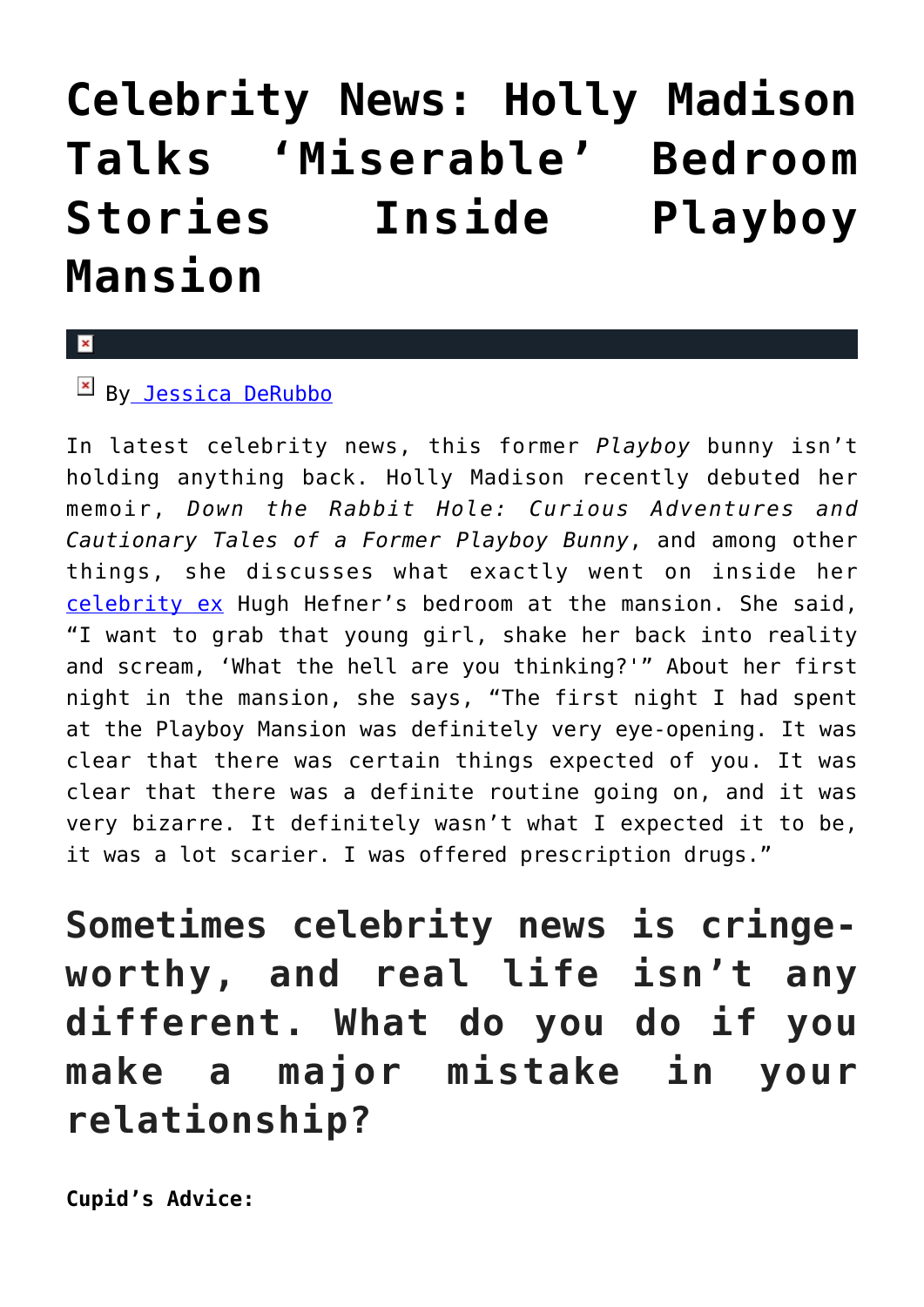Relationships and love aren't perfect, no matter what you do. You will inevitably make mistakes and regret them. Cupid has some love advice:

**1. Think it though:** Before backpedaling or immediately apologizing when you make a mistake, make sure you think things through. Think about what caused you to make the mistake and exactly why it was wrong. You don't want to come off as insincere when you try to fix the situation.

**Related Link:** [Holly Madison And Husband Pasquale Celebrate](http://cupidspulse.com/80201/holly-madison-husband-pasquale-celebrate-wedding-anniversary-disneyland/) [Wedding Anniversary in Disneyland](http://cupidspulse.com/80201/holly-madison-husband-pasquale-celebrate-wedding-anniversary-disneyland/)

**2. Sincerely apologize:** Don't just text an "I'm sorry." If you do that too often, you'll become the boy or girl who cried wolf. Make sure your apologies count by making them in person and explaining what happened and why it was wrong.

**Related Link:** [Holly Madison Discusses Baby Names and Wedding](http://cupidspulse.com/45992/holly-madison-baby-wedding/) Plans – Right Before She Heads to the Hospital!

**3. Make up for it:** If you miss your partner's birthday, make up for it! Saying "sorry" isn't always enough, so plan a surprise belated bash for your love or sneak in a quick getaway. Whatever you do, let your heart do the talking.

**What are some other things you can do when you make a mistake in your relationship? Share your thoughts below.**

# **[Holly Madison Says Her Past](https://cupidspulse.com/94278/holly-madison-playboy-bunny-hugh-hefner-memoir/) [As Playboy Bunny is Like "The](https://cupidspulse.com/94278/holly-madison-playboy-bunny-hugh-hefner-memoir/)**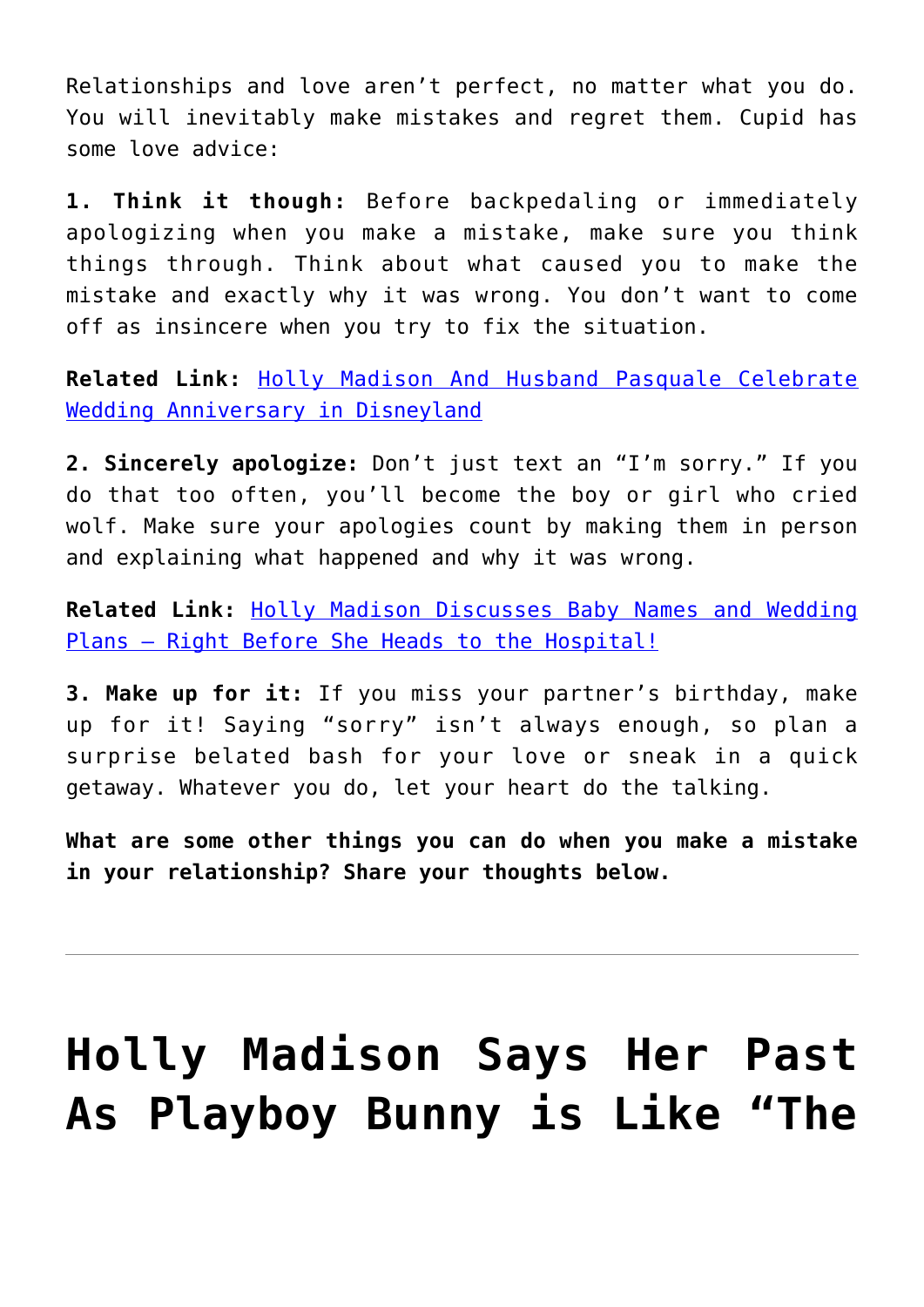## **[Elephant in the Room That](https://cupidspulse.com/94278/holly-madison-playboy-bunny-hugh-hefner-memoir/) [Never Goes Away"](https://cupidspulse.com/94278/holly-madison-playboy-bunny-hugh-hefner-memoir/)**

 $\pmb{\times}$ 

 $\pmb{\times}$ 

Interview by [Lori Bizzoco.](http://cupidspulse.com/104596/lori-bizzoco/) Written by Katelyn Di Salvo. Holly Madison best known for being a former *Playboy* bunny and Hugh Hefner's #1 celebrity ex has written her first memoir titled 'Down the Rabbit Hole.' In the book, she speaks openly about her relationship with Hefner, the other girls in the house and her biggest life lessons. In our [exclusive celebrity](http://cupidspulse.com/exclusives/celebrity-interviews/) [interview](http://cupidspulse.com/exclusives/celebrity-interviews/) with the reality TV star, now author, she expresses that she wishes this book will help other young women in bad relationships and hopes they learn from her mistakes.

### **Reality TV star reflects on her past**

The former *Girl Next Door* has certainly moved on from her Playboy days. She has been married for two years and is mom to two-year-old daughter, Rainbow. Madison shared that she is happy to have such a supportive husband who is proud of her for telling her story.

After her [celebrity break-up](http://cupidspulse.com/celebrity-relationships/) with celebrity ex Hefner, Madison did her best to stay quiet about her time in the mansion, "I didn't want to talk about anything *Playboy* related because I felt like that was going back to it and I wanted to get away from it, but there is no getting away from it. It's the elephant in the room that never goes away."

It's been seven years since she's lived in the mansion and Madison now feels like she has a lot of hindsight behind her.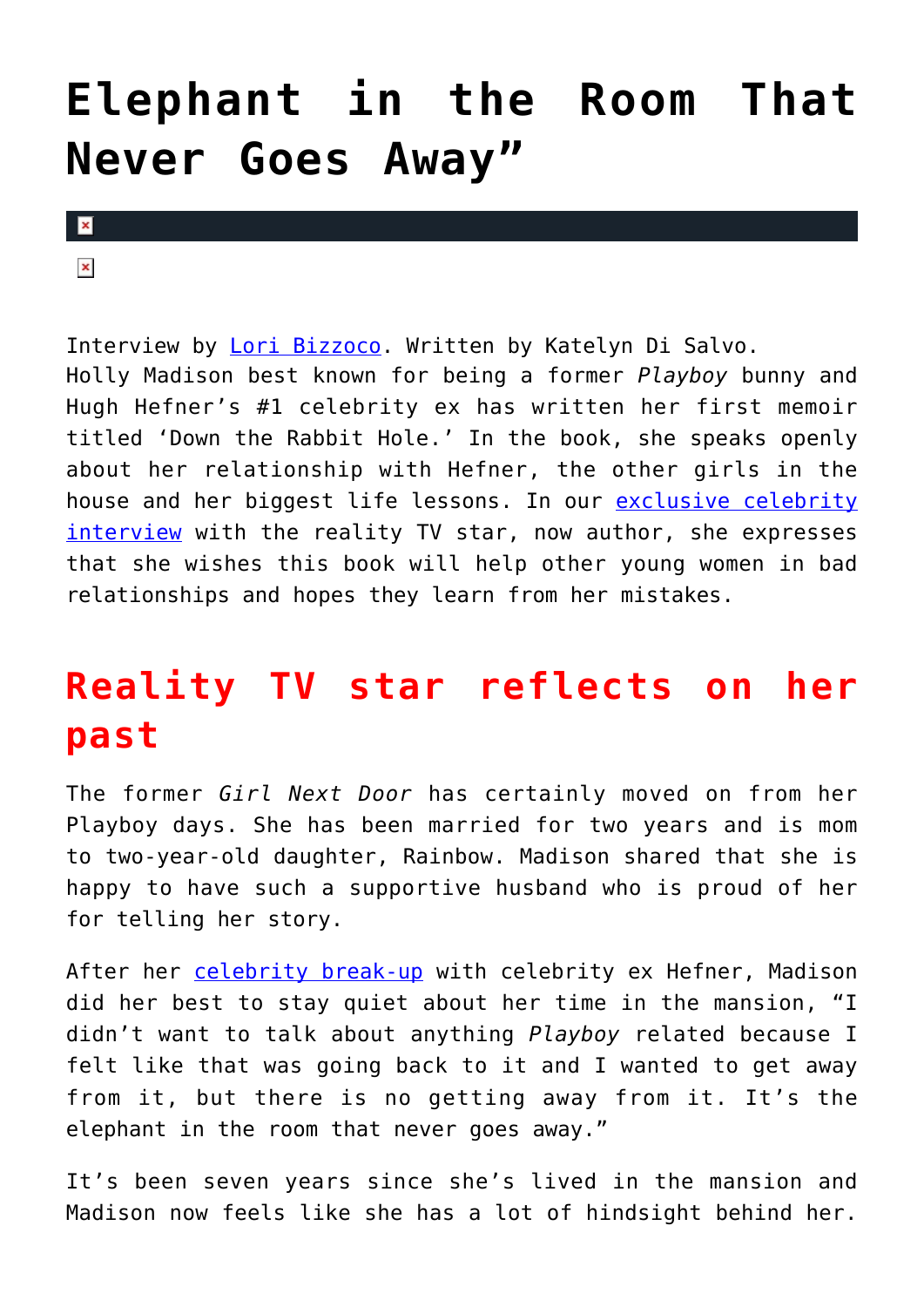This is why she decided to write the book now, "I have a lot more growth and insight as to what I was thinking at the time, and why I made some of the decisions I made, so I definitely wanted to share that with people."

**Related Link:** [Holly Madison Discusses Baby Names and Wedding](http://cupidspulse.com/45992/holly-madison-baby-wedding/#j9eFwAmiqMs8mIqE.99) Plans – Right Before She Heads to the Hospital!

### **Her Relationship with Celebrity Ex Hefner and the Other Girls**

Madison was Hefner's girl for seven years, and throughout that time, she felt like she did everything she could to make it work saying, "I always tried to make the best of the situation, you know, I always tried to do my best as a girlfriend and make that relationship work."

Her celebrity ex, Hefner recently had something to say about the release of Madison's memoir saying that she "chose to rewrite history" to "stay in the spotlight," but Madison says that she didn't have an ax to grind. She says she never wanted to hurt him or get a reaction from him, "He happens to be a big part of my life story, and I'm telling my story."

Kendra Wilkinson- Baskett and Bridget Marquardt were also a part of Madison's life story, both also being celebrity exes to Hefner. Madison describes her relationship with Bridget as a true friendship saying, "She was a really close friend to me the whole time I was in the mansion and really the only close friend and the only person I really ever confided in."

Unfortunately her relationship with Kendra did not stay as tight. The two had a falling out, which Madison describes as "very dumb." She is saddened that she is not as close with Kendra and said, "The relationships I had with the other girls are very important to me especially after I left the house, because we were the only ones that really shared that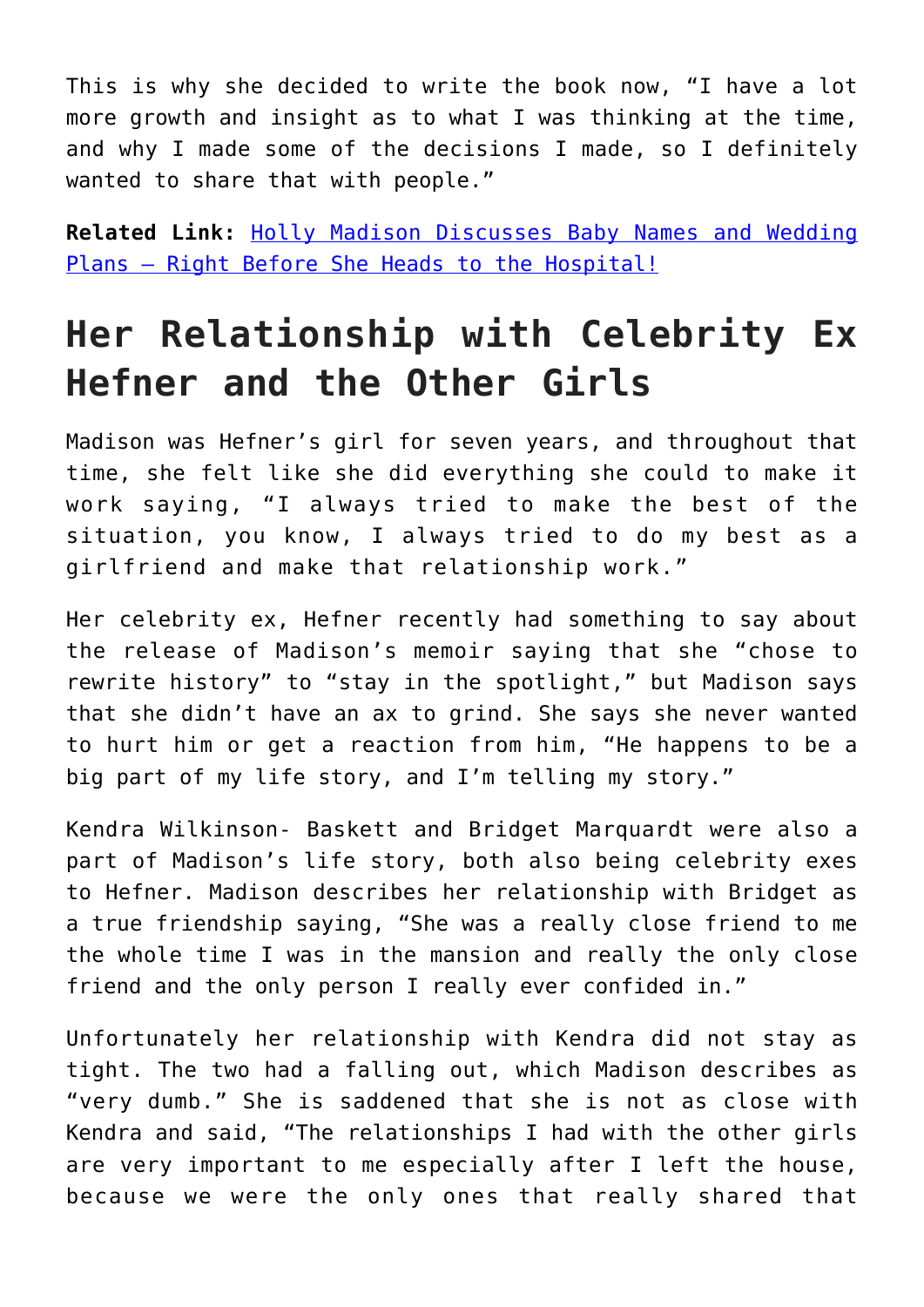experience, and its an experience that weather you are ready to admit it or not, it's a traumatic experience, but I think she's still kind of more team Playboy and if that's what she wants to be that's fine."

Overall Madison says Hefner "was lucky to have us" when reminiscing on her relationship with the *Playboy* founder.

**Related Link:** [Hugh Hefner Says Celebrity Ex Holly Madison](http://cupidspulse.com/94243/hugh-hefner-celebrity-ex-holly-madison-rewrote-history/) [Rewrote History](http://cupidspulse.com/94243/hugh-hefner-celebrity-ex-holly-madison-rewrote-history/) 

## **Holly Madison's Biggest Life Lessons and Relationship Advice**

When asked how she will share her past with her daughter, Madison thinks the book will be a great start! She hopes her book will inspire young girls to find healthy relationships and learn from her mistakes. Madison strongly advises girls to find and love yourself before looking for love in someone else. "In a way its the worst advice because you can't teach anybody how to do that, but it's so important."

Madison is hoping to write a second book on the topic of relationships and love, so be on the look out for that!

# **[Hugh Hefner Says Celebrity Ex](https://cupidspulse.com/94243/hugh-hefner-celebrity-ex-holly-madison-rewrote-history/) [Holly Madison Rewrote History](https://cupidspulse.com/94243/hugh-hefner-celebrity-ex-holly-madison-rewrote-history/)**

#### $\mathbf{x}$

By Maria N. Capalbo

According to *[UsMagazine.com](http://www.usmagazine.com/celebrity-news/news/hugh-hefner-responds-to-ex-holly-madisons-shocking-tell-all-2015216)*, Hugh Hefner's celebrity ex, Holly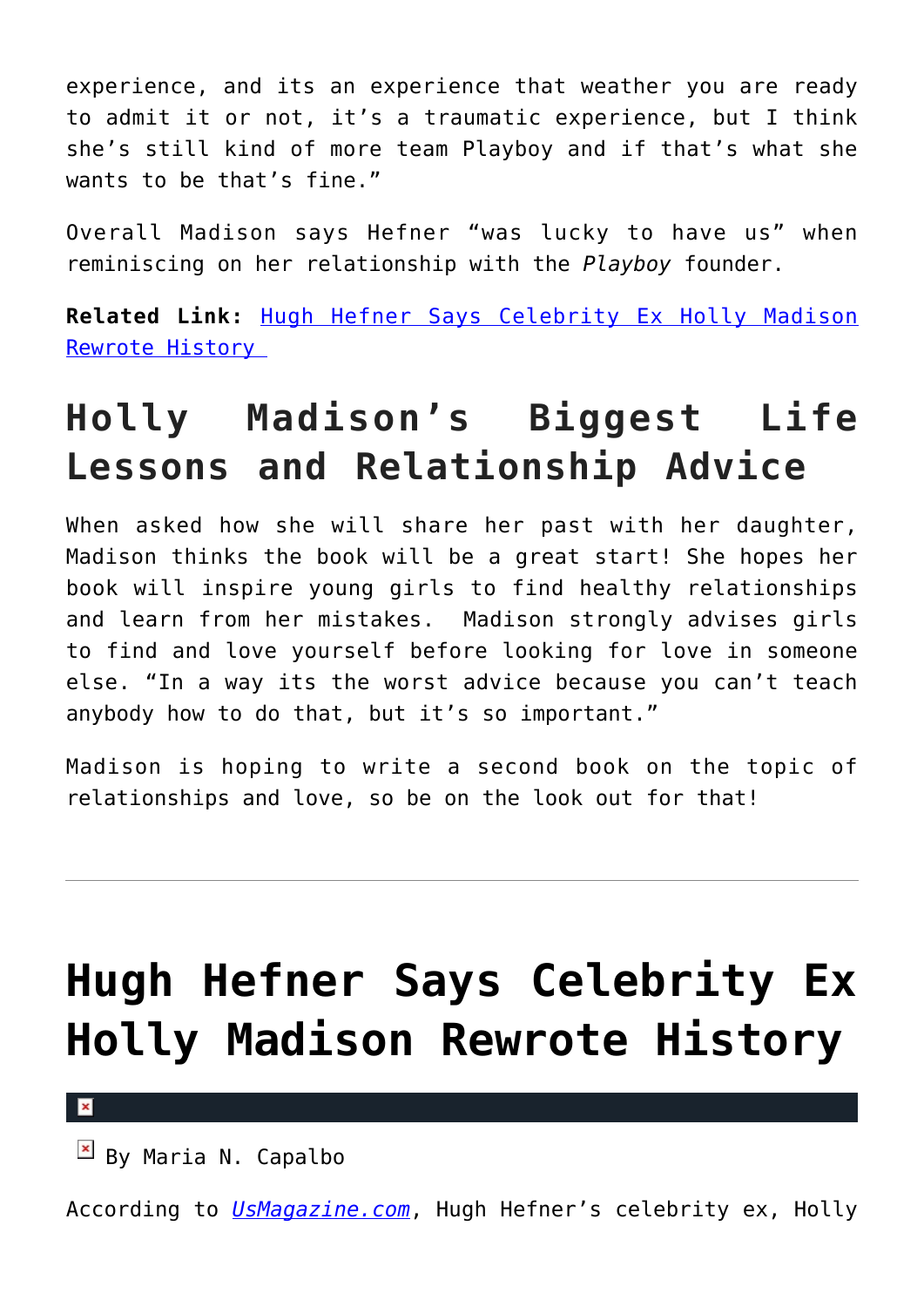Madison, is making some serious accusations about him post break-up! Madison claimed in her new book, *Down the Rabbit Hole: Curious Adventures and Cautionary Tales of a Former Playboy Bunny*, that she was verbally and physically abused by Hefner during her time at the Playboy Mansion. Hefner denies those accusations saying, "You just can't win em all"! Hefner has had many celebrity relationships, where most women have peacefully gone their own way afterwards. Hefner believes Madison is just trying to gain publicity.

**Celebrity exes don't always agree. What are some ways to make sure your break-up story doesn't get distorted?**

### **Cupid's Advice:**

Sometimes, we don't always have peaceful goodbyes with someone we once were in a relationship with. In some cases, someone's reputation could even be ruined! Below, Cupid has some love advice:

**1. Make a statement:** Instead of having people wonder what happened between you and your partner, tell them straight up. Both of you should give reasons to what happened, and why so no one is left in the dark, and no one gets embarrassed.

**Related Link:** [Hugh Hefner and Crystal Harris Debut Cute 2014](http://cupidspulse.com/84268/hugh-hefner-and-crystal-harris-christmas-card/#lRf7FhLZHrt0zSYG.99) [Christmas Card](http://cupidspulse.com/84268/hugh-hefner-and-crystal-harris-christmas-card/#lRf7FhLZHrt0zSYG.99)

**2. Don't go public:** Both of you should just go your separate ways instead of making a big deal about things. Be mature about it, and keep it moving!

**Related Link:** [Kendra Wilkinson Opens Up About Sleeping with](http://cupidspulse.com/83711/kendra-wilkinson-opens-up-sleeping-hugh-hefner-im-a-celebrity/#gm3cJOfcybLxw7GA.99) [Hugh Hefner on 'I'm a Celebrity'](http://cupidspulse.com/83711/kendra-wilkinson-opens-up-sleeping-hugh-hefner-im-a-celebrity/#gm3cJOfcybLxw7GA.99)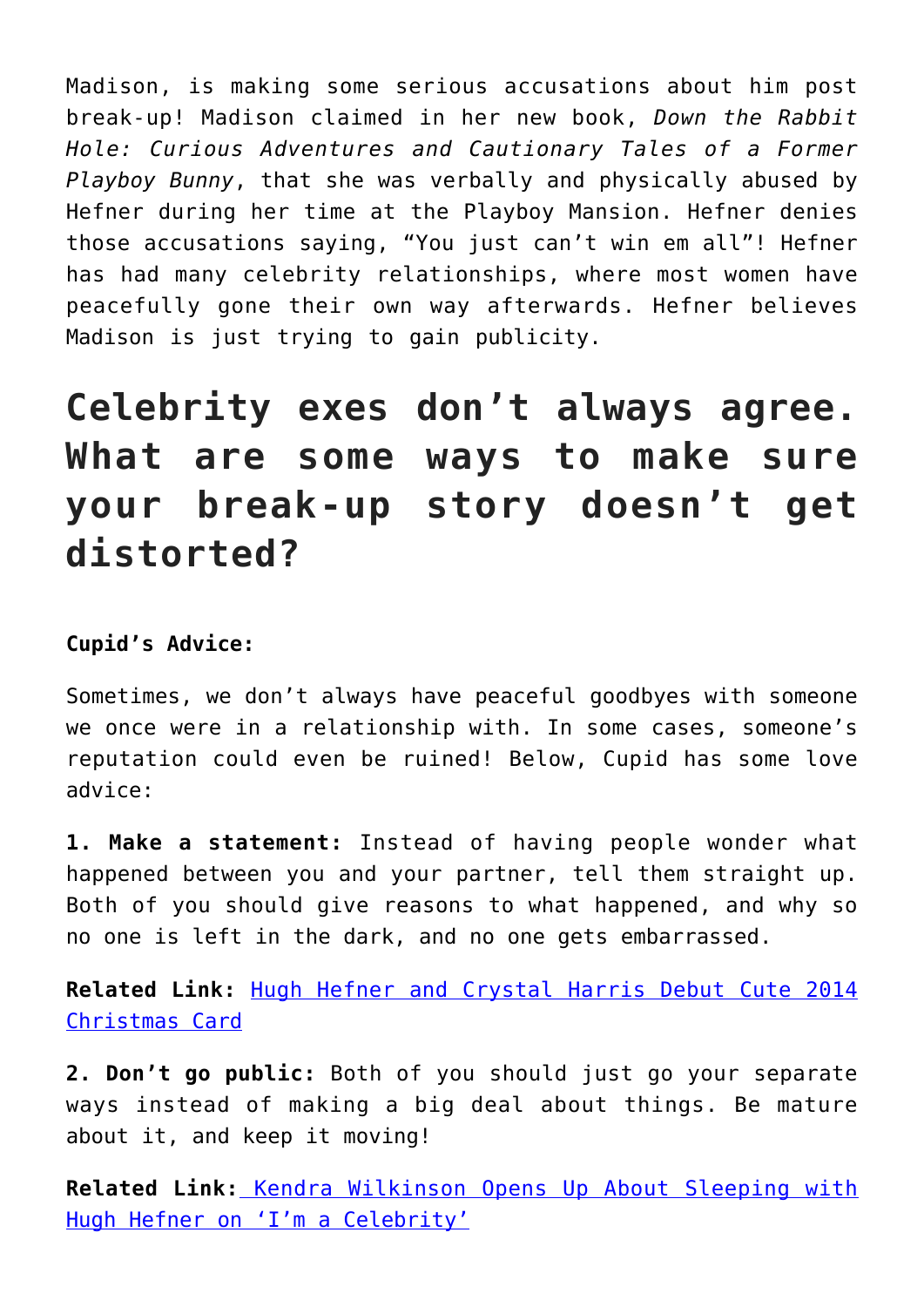**3. Write a letter:** Your partner and you should definitely write out why you both are ending things and sign it, so if anything ever happens there is proof that both of you agreed on such terms! Things will not get as confused as a 'he said, she said' situation.

**What are some ways you have made sure your break-up story was not distorted?**

# **[Holly Madison And Husband](https://cupidspulse.com/80201/holly-madison-husband-pasquale-celebrate-wedding-anniversary-disneyland/) [Pasquale Celebrate Wedding](https://cupidspulse.com/80201/holly-madison-husband-pasquale-celebrate-wedding-anniversary-disneyland/) [Anniversary in Disneyland](https://cupidspulse.com/80201/holly-madison-husband-pasquale-celebrate-wedding-anniversary-disneyland/)**

#### x

### By [Sarah Batcheller](http://cupidspulse.com/104594/sarah-batcheller/)

*[UsMagazine.com](http://www.usmagazine.com/celebrity-news/news/holly-madison-pasquale-rotella-celebrate-anniversary-at-disneyland-201489)* has reported that Holly Madison, husband Pasquale Rotella, and their daughter, Rainbow Aurora, returned to Disneyland this week, where the couple was married, to celebrate their wedding anniversary. Madison says that since the couple both love Disney, it wasn't cheesy, and she posted various pictures on Instagram of the family having fun, with the clever caption, "Returned to the scene of the crime…"

**What are some out-of-the-box ideas to celebrate your wedding anniversary?**

#### **Cupid's Advice:**

Your wedding anniversary is monumental, so why not make the occasion a unique one to remember? Your spouse is so special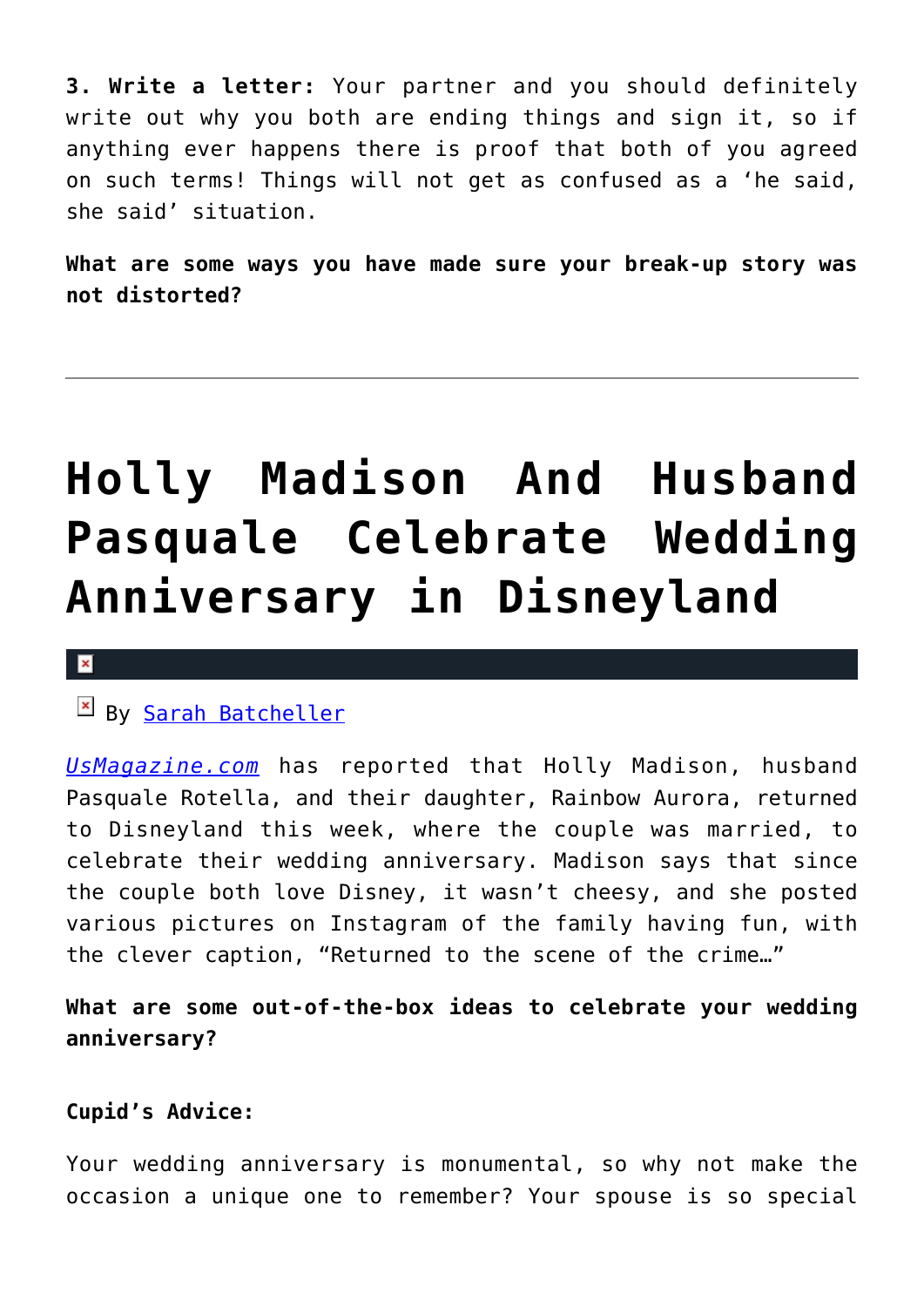to you that you should do something equally as special to celebrate the fact that your love and hard work have groomed an unbreakable marriage. Here are Cupid's out-of-the-box wedding anniversary ideas:

**1. Go sailing:** The horizon is limitless, you're withstanding rough water, you're together without anyone else in sight, it's all pretty metaphorical! Sailing is a great getaway because you're leaving your natural element to explore something mystifying and a little dangerous. Who better to undergo such an adventure with than your one-and-only? And what better occasion than the celebration of the day you were joined in holy matrimony?

**Related:** [Lance Bass Proposes to Michael Turchin Again on](http://cupidspulse.com/79902/lance-bass-proposes-michael-turchin-engagement-anniversary/) [Anniversary of Engagement](http://cupidspulse.com/79902/lance-bass-proposes-michael-turchin-engagement-anniversary/)

**2. Write letters a year in advance, every year:** On each anniversary, write letters to each other to be exchanged at the next anniversary. Reflecting on the past is just as important as planning for the future, and there's no better way to do this than to remind each other of how everlasting your love is. Every year you'll be reminded of the time that has just passed, and what started it all- your wedding!

**Related:** [Cupid's Weekly Round-Up: Celebrating Your](http://cupidspulse.com/68388/cupids-weekly-round-up-celebrating-your-relationship/) [Relationship](http://cupidspulse.com/68388/cupids-weekly-round-up-celebrating-your-relationship/)

**3. Travel:** Each year, choose a new place, either abroad our within the country, to visit for the first time. Every new destination represents the milestone in your marriage. Because marriage itself is a journey, choose to go on actual journeys each year. A road trip or plane ride also provides a good amount of quality time to be spent together with nothing to do but talk, laugh, and enjoy each other's company.

**What fun ways do you celebrate your wedding anniversary? Tell us in the comments below!**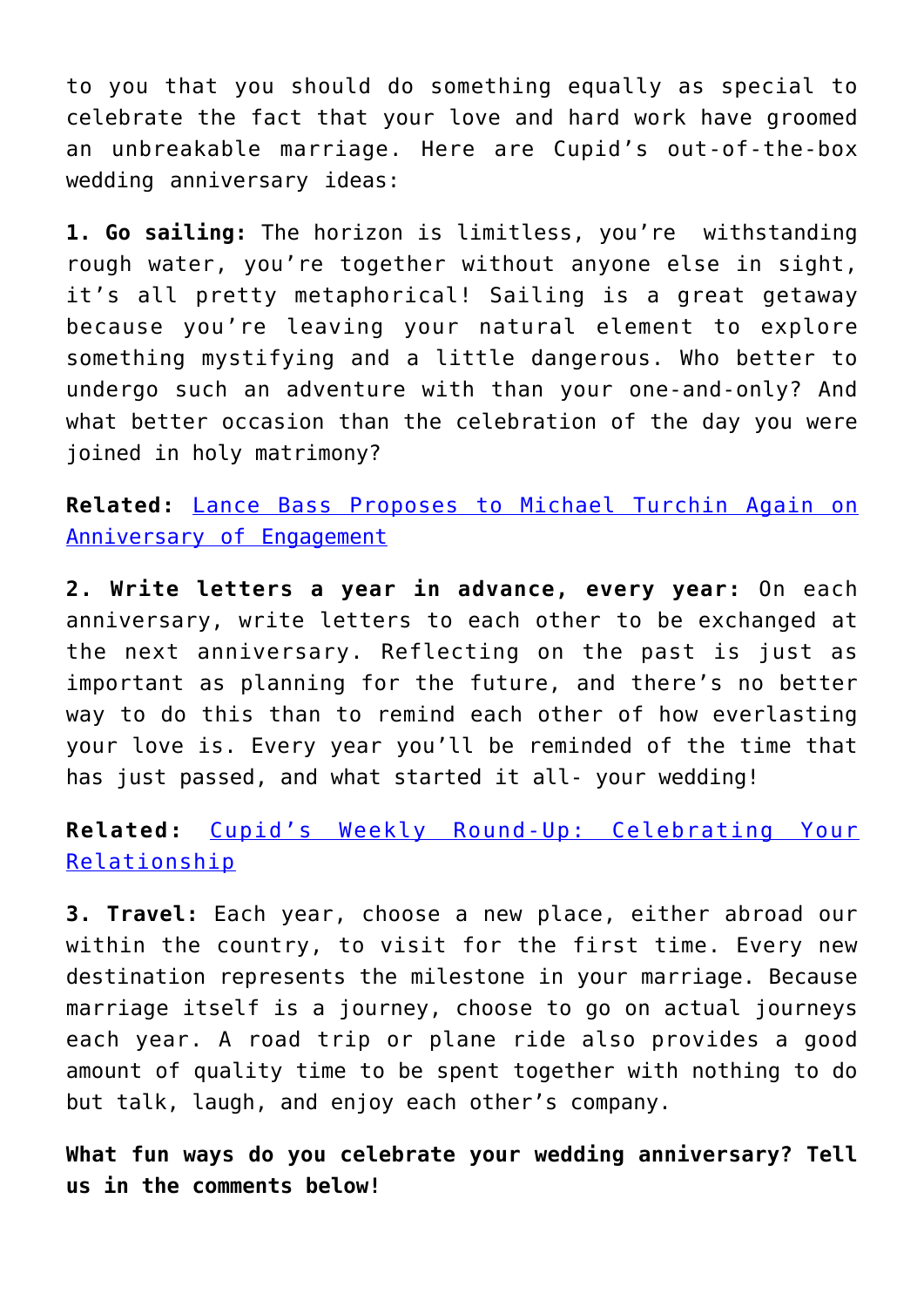## **[Holly Madison Says 'It Feels](https://cupidspulse.com/57970/holly-madison-married/) [Wonderful' to Be Married](https://cupidspulse.com/57970/holly-madison-married/)**

#### x

 $\boxed{\times}$  By April Littleton

According to *[People](http://www.people.com/people/article/0,,20735258,00.html)*, Holly Madison is in love with the married life even though her marriage is less than a week old. "Feels wonderful to finally be married," she tweeted Saturday, along with pictures of her husband, Pasquale Rotella. The newlyweds are parents to daughter, Rainbow, 6 months, and tied the knot at California's Disneyland September 10.

**What are some differences to being married versus in a relationship?**

### **Cupid's Advice:**

Many people don't see the difference between being in a relationship versus a marriage. Yes, both deal with commitment, but once you choose to marry someone, you're telling the whole world you're willing to give your all to make the special connection the two of you have together last forever. Cupid has advice:

**1. Dedication:** Once you're married, you're committing to a lifelong relationship. When you're just dating around, the bond you have with another individual can easily be broken or simply fade away. There's no escape routes with marriage. (besides divorce, but who wants that?) Exchanging vows with someone takes maturity and dedication, while dating only requires a physical attraction to someone.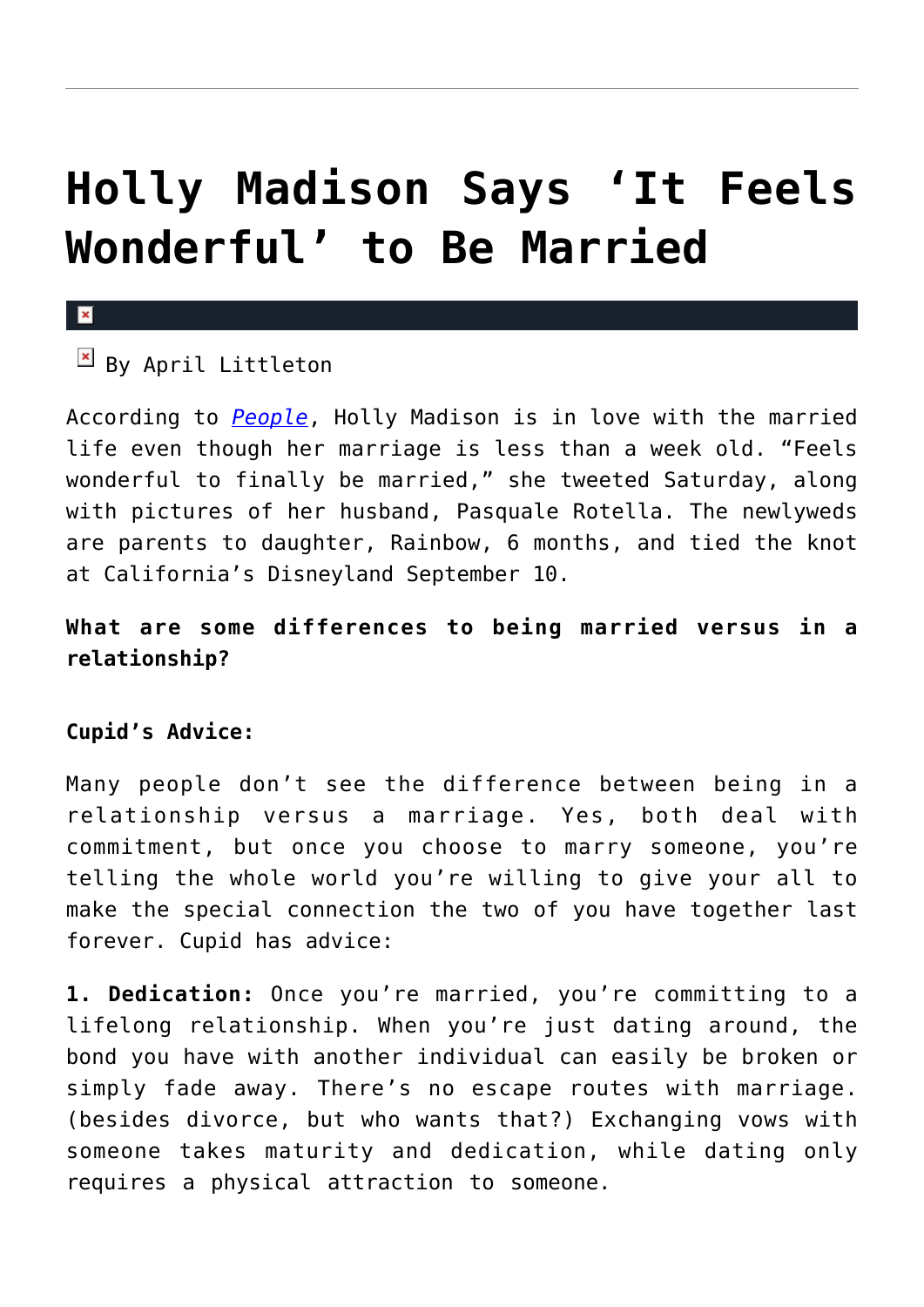**2. Benefits:** One of the more obvious reasons is based on what you can and can't get out of your romantic situation. When you're married, you can indulge in some special privileges such as joint bank accounts, tax benefits etc. If something were ever to happen to your boyfriend/girlfriend, you would have no legal authority over anything. It might feel like the two of you are already married, but the law says otherwise.

**3. Living together instead of shacking up:** Depending on who you talk to, an unmarried couple living under the same roof isn't exactly socially accepted. More and more couples are "shacking up" before they decide to tie the knot, but that doesn't mean the old-fashioned crowd isn't frowning down upon it.

**What are some other differences between being married and being in a relationship? Comment below.**

# **[Holly Madison Ties the Knot](https://cupidspulse.com/57697/holly-madison-pasquale-rotella-marry-disneyland/) [with Pasquale Rotella](https://cupidspulse.com/57697/holly-madison-pasquale-rotella-marry-disneyland/)**

#### $\pmb{\times}$

By Kristyn Schwiep and [Whitney Johnson](http://cupidspulse.com/104601/whitney-johnson/)

As *[People](http://www.people.com/people/article/0,,20733106,00.html)* reported earlier this week, E! reality star and *Girl Next Door* Holly Madison's fairy tale has finally come true. The former fiancée of Hugh Hefner married Pasquale Rotella — "the man of my dreams," according to Madison — on Tuesday at Disneyland before 150 guests, including costar Bridget Marquardt and *Playboy* model Lara Croft. The couple, who have been dating since 2011 and welcomed daughter Rainbow Aurora in March, got engaged in June when Rotella proposed with an 18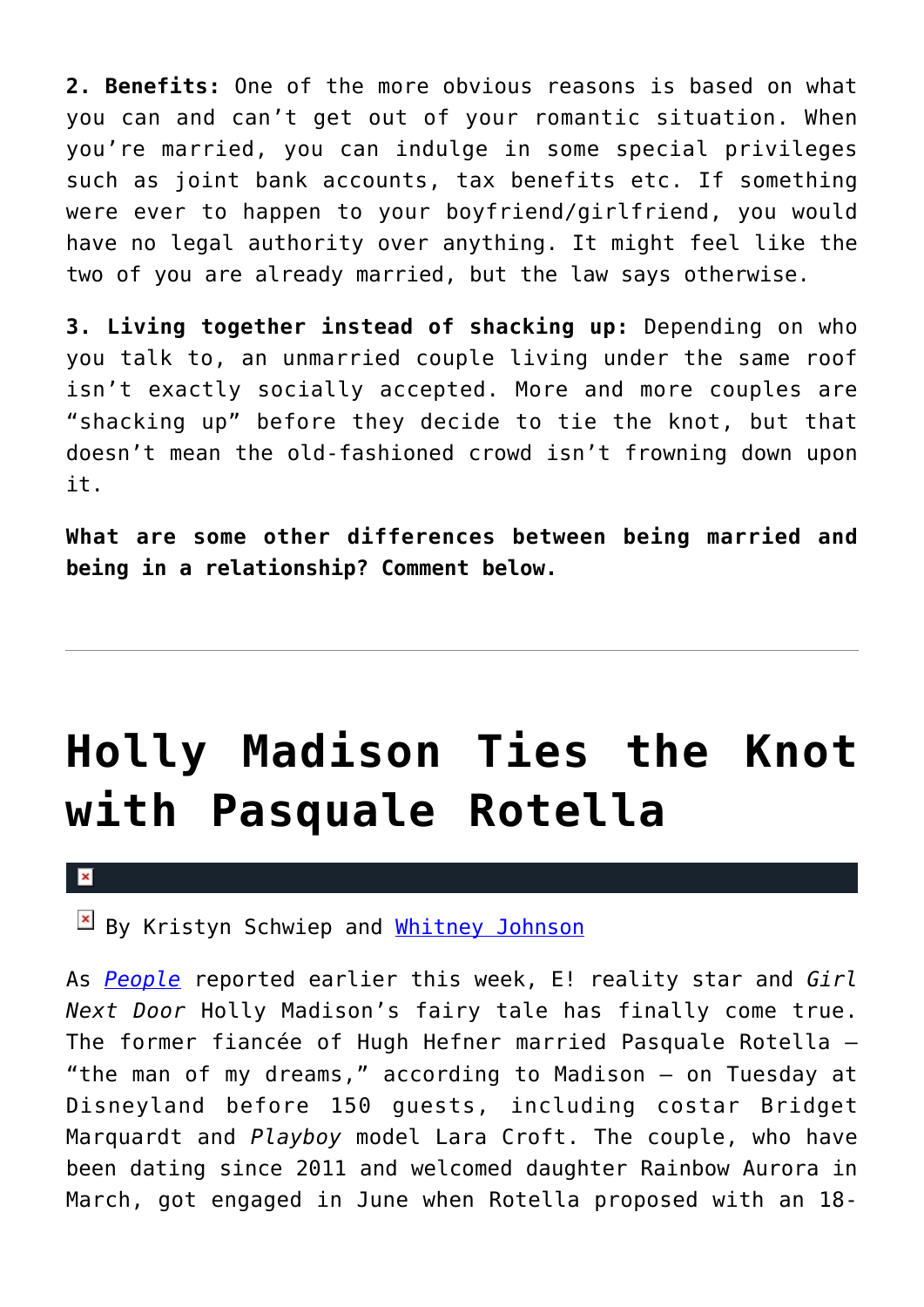carat yellow diamond ring atop a Ferris wheel.

**What are some perks to getting married at Disneyland or Disney World?**

**Cupid's Advice:**

Many brides want to feel like Cinderella on their wedding day, and getting married at Disneyland or Disney World can truly make their big day perfect. If you're considering getting hitched at one of these amusement parks, Cupid has three reasons why it might be the right choice for you:

**1. A wedding planner is included:** Don't want to stress about planning your wedding? If you get married at a Disney theme park, they do most of the planning for you. The music, the decor, and the catering is all taken care of by the amazing staff, so you can sit back and just enjoy this blissful time in your life.

**2. Your guests are sure to have fun:** If you're planning on inviting littles ones to your celebration, Disney World or Disneyland are perfect options to for a destination wedding because it's a fun place for kids *and* adults of all ages. The children will be entertained, while the grown-ups will get to relive their childhood.

**3. It'll make tying the know even more unforgettable:** Getting married at one of these amusement parks will give you memories of a lifetime. After all, Disneyland and Disney World are two of the happiest places on earth!

**What are the perks of getting married at Disneyland or Disney World? Share your thoughts below!**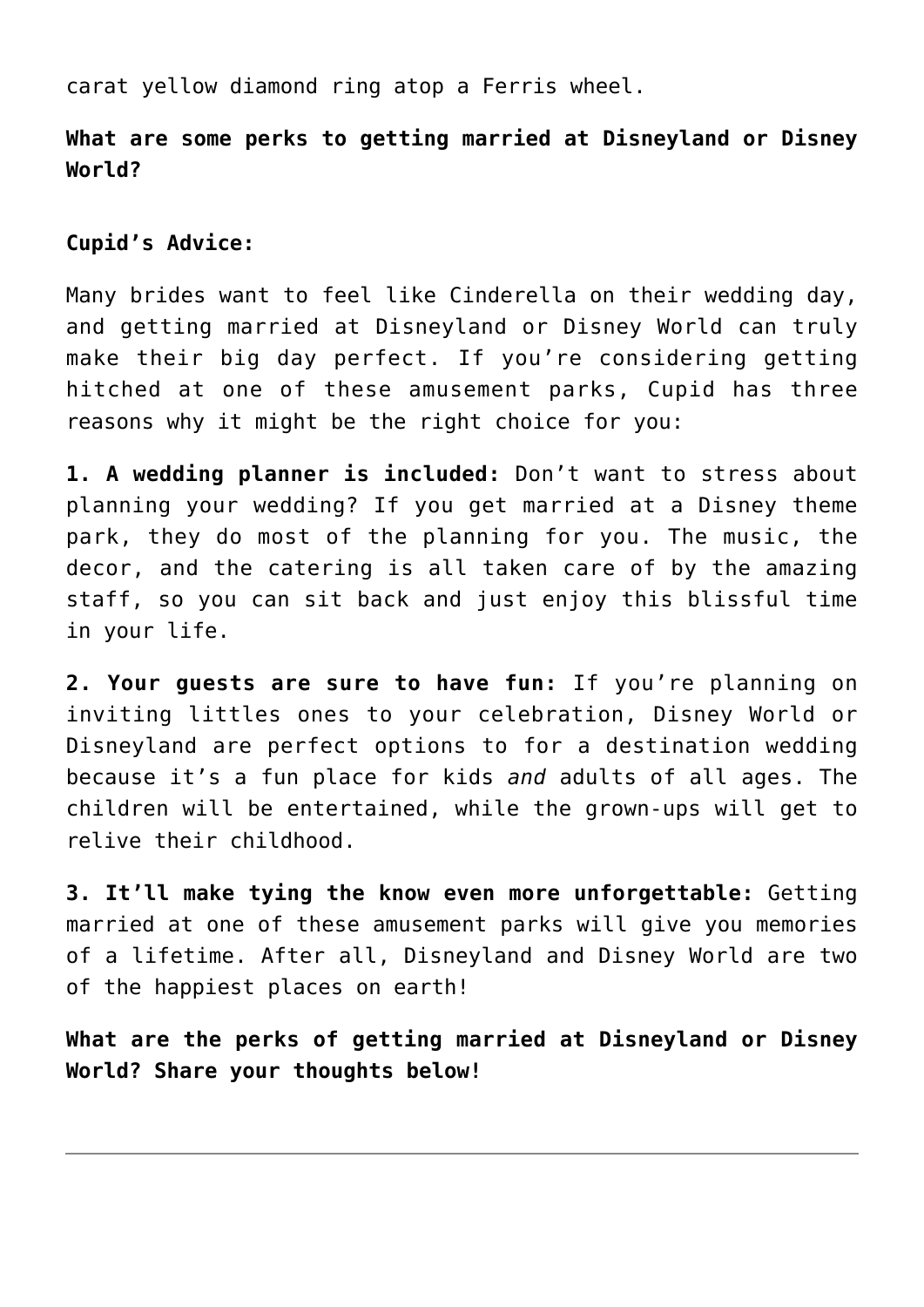## **[Celebrity Couple Holly](https://cupidspulse.com/53039/holly-madison-engaged-pasquale-rotella/) [Madison & Pasquale Rotella](https://cupidspulse.com/53039/holly-madison-engaged-pasquale-rotella/) [Are Engaged](https://cupidspulse.com/53039/holly-madison-engaged-pasquale-rotella/)**

#### x

 $\boxed{\times}$  By Marisa Spano

For Holly Madison, first comes the baby and next comes her marriage. Just three months after welcoming her daughter Rainbow Aurora, Madison announced that she is ready to wed her boyfriend Pasquale Rotella, according to *[UsMagazine.com](http://www.usmagazine.com/celebrity-news/news/holly-madison-engaged-to-pasquale-rotella-see-her-ring-2013256)*. She wrote in her blog that her husband proposed to her at the top of the Ferris Wheel at EDC Las Vegas.

**What are some creative ways to propose at an amusement park?** 

### **Cupid's Advice:**

Theme parks are made so people can have fun. If you want your marriage proposal to be something neither of you will ever forget, an amusement park location might be just the ticket. Cupid has some tips:

**1. Ferris wheel:** Why not copy Holly and her soon-to-be hubby and propose on top of a ferris wheel? It's very romantic as you look out over the rest of the theme park. Perhaps do it at night when lights will be twinkling below.

**2. Speakers:** Arrange to have the amusement park pop the question over their loud speakers.

**3. Scavenger hunt:** Send your sweetie all over the park on a wild scavenger hunt. At the last stop leave an envelope, with the question inside.

**What are some ways you would propose at an amusement park? Let**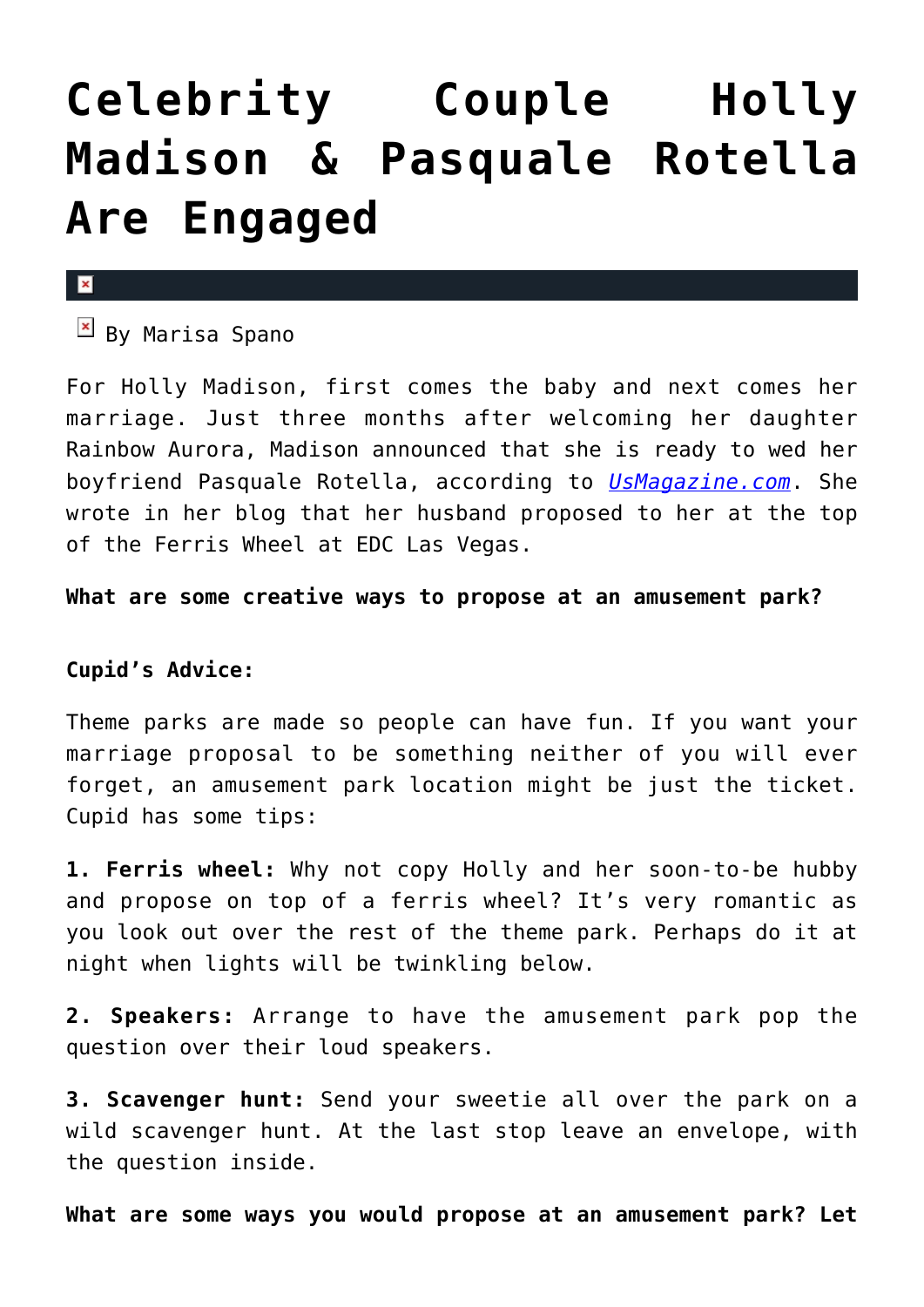# **[Celebrity News: Holly](https://cupidspulse.com/49769/holly-madison-fiance-facing-prison-embezzlement/) [Madison's Fiancé Is Facing](https://cupidspulse.com/49769/holly-madison-fiance-facing-prison-embezzlement/) [Prison Time for Embezzlement](https://cupidspulse.com/49769/holly-madison-fiance-facing-prison-embezzlement/)**

#### x

 $\boxed{\times}$  By Kerri Sheehan

According to *[UsMagazine.com](http://www.usmagazine.com/celebrity-news/news/holly-madisons-fiance-facing-13-years-in-prison-2013145)* Pasquale Rotella, fiancé of former Playboy Bunny, Holly Madison, is facing at least 13 years behind bars for counts of bribery, embezzlement, conspiracy, and conflict of interest. The couple has a three-month-old daughter together- Rainbow. So far Madison has not commented on Rotella's potential arrest.

**What do you do if your partner is in trouble with the law?**

### **Cupid's Advice:**

The law is not something to mess with, so treading lightly when your other half is in trouble is important. Cupid has some advice:

**1. Look at the big picture:** Your reaction to potential jail time will depend on the severity crime. For charges such as Rotella's it's clear that Madison and her daughter are not in imminent danger as Rotella's crime is not of the violent nature.

**2. Support them:** Facing jail time is obviously a scary notion. Sometimes just being there for your partner is the best gift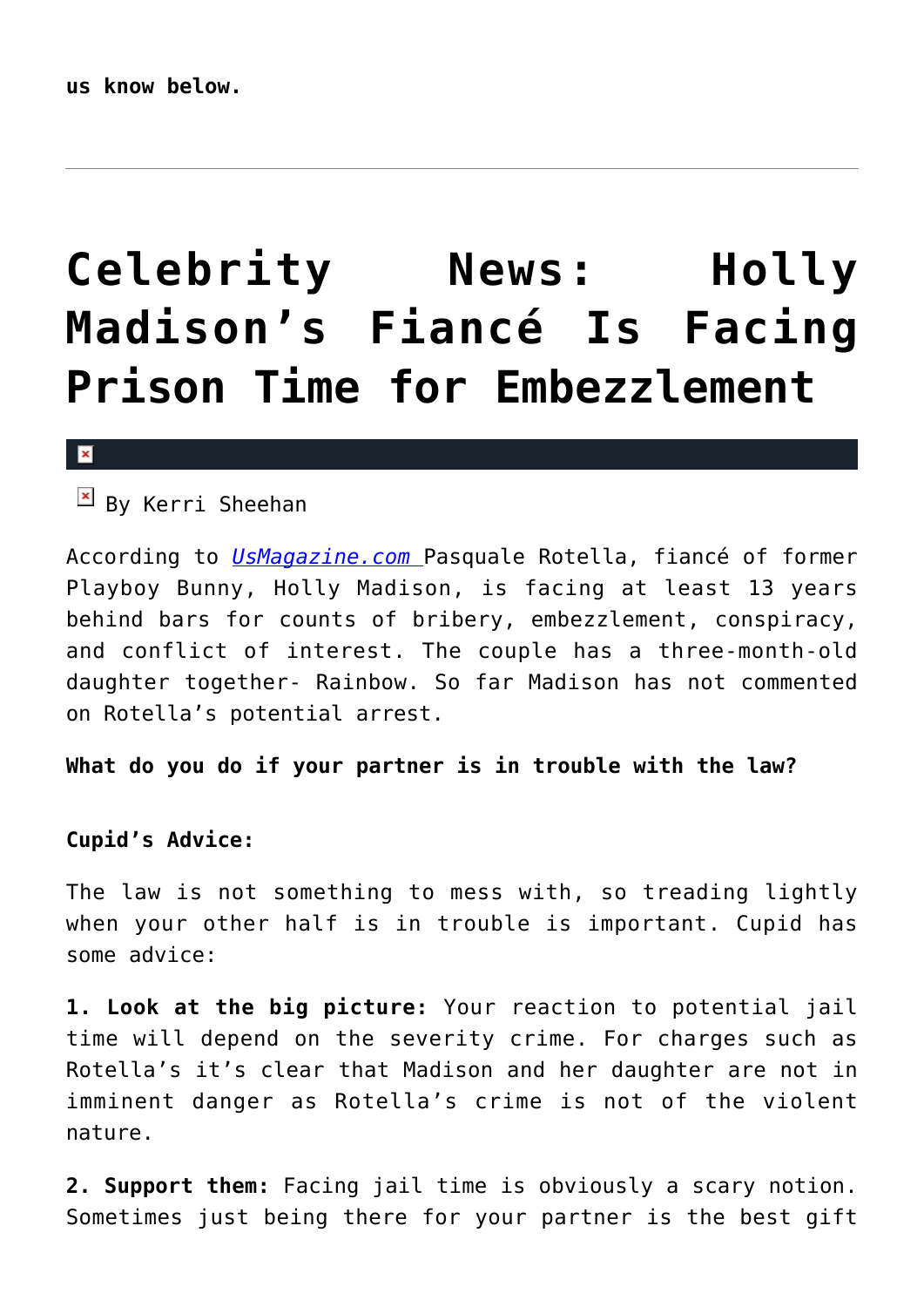you can give them. Let them know that you're in it for the long haul so the state of your relationship doesn't add additional stressors to the mix.

**3. Stay quiet:** Opening your mouth and saying the wrong thing can dig an even deeper grave for your partner. Don't talk about things that you don't know definite answers to and never speak of the crime in question without a lawyer present.

**Have you ever had a partner in trouble with the law? Share below.** 

## **[Celebrity Moms Share Mother's](https://cupidspulse.com/49116/star-moms-share-mothers-day-plans/) [Day Plans](https://cupidspulse.com/49116/star-moms-share-mothers-day-plans/)**

#### $\mathbf{R}$

 $\boxed{\times}$  by Jenny Schafer for Celebrity Baby Scoop

In honor of Mother's Day on May 12th, we asked some of our favorite celebrity moms how they're planning to spend the special day.

From new moms Holly Madison and Giuliana Rancic to mom-of-four Tori Spelling to single mom Kelly Bensimon, let's look at how the stars celebrate all things mom.

**Related Link:** [Giuliana Rancic Chats About 'Ready for Love' and](http://cupidspulse.com/giuliana-rancic-ready-for-love-marriage-parenthood/) [Being a Mom](http://cupidspulse.com/giuliana-rancic-ready-for-love-marriage-parenthood/)

### **Giuliana Rancic**:

Reality stars Giuliana Rancic and Bill Rancic welcomed their first child, son **Duke**, in August 2012. The new mom opened up to Celebrity Baby Scoop about her big plans to celebrate her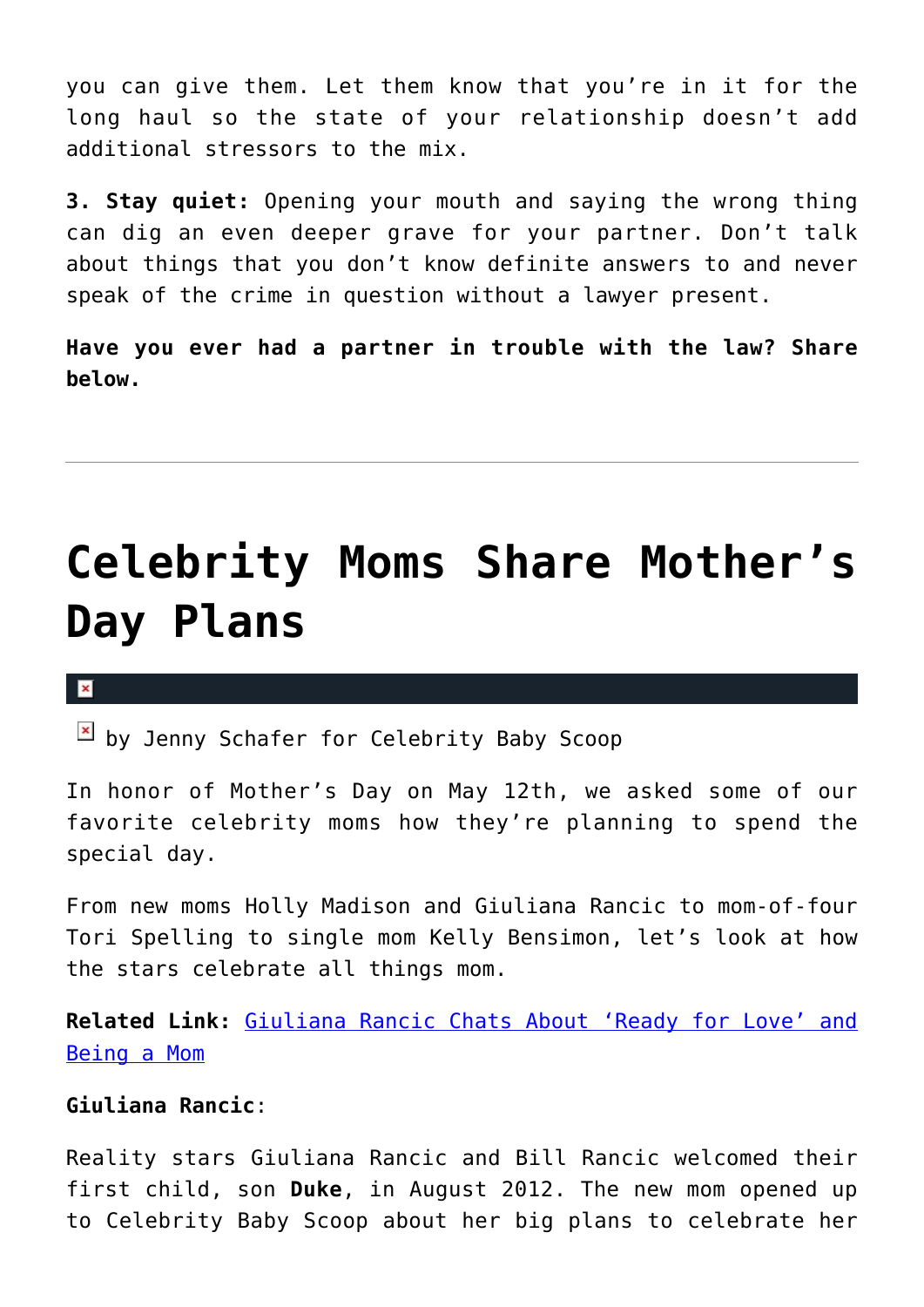first Mother's Day.

"Bill and I are having our moms come to LA for Mother's Day to make it special for all of us," she shared. "We're planning a fancy bunch with the whole family at a nice hotel in Newport Coast and then a walk on the beach. Reall, I just want to relax and enjoy the day together as a whole family."

She added: "This Mother's Day is especially meaningful because it's my first time to celebrate as a mother, of course! After struggling for years to have a baby, it's a real gift to be able to spend the special day with Bill, Duke and our family."

### **Holly Madison**:

Before welcoming her first child, daughter **Rainbow**, on March 5, *Playboy* model Holly Madison opened up to Celebrity Baby Scoop about her hopes for her first Mother's Day.

"I hope my boyfriend and I can find something fun to do that someone only a few months old will enjoy," Holly shared. "Maybe we will take her to the Springs Preserve (a park here in Vegas) and see if she reacts to any of the animals and the nature."

### **Tiffani Thiessen:**

*White Collar* star Tiffani Thiessen is mom to 2-year-old daughter **Harper**. The *Saved by the Bell* alum opened up to Celebrity Baby Scoop about celebrating Mother's Day in New York City with her mom and her daughter.

"Being a mom now myself, it is even more special," she shared. "What's great is we will be in New York again this year as I shoot Season 5 of *White Collar*. I'll get to celebrate the day with my Mom and my daughter, all of us together.

**Related Link:** [Brooke Burns Says That "Love Is The Inspiration](http://cupidspulse.com/brooke-burns-says-love-is-inspiration-for-life/) [for Life"](http://cupidspulse.com/brooke-burns-says-love-is-inspiration-for-life/)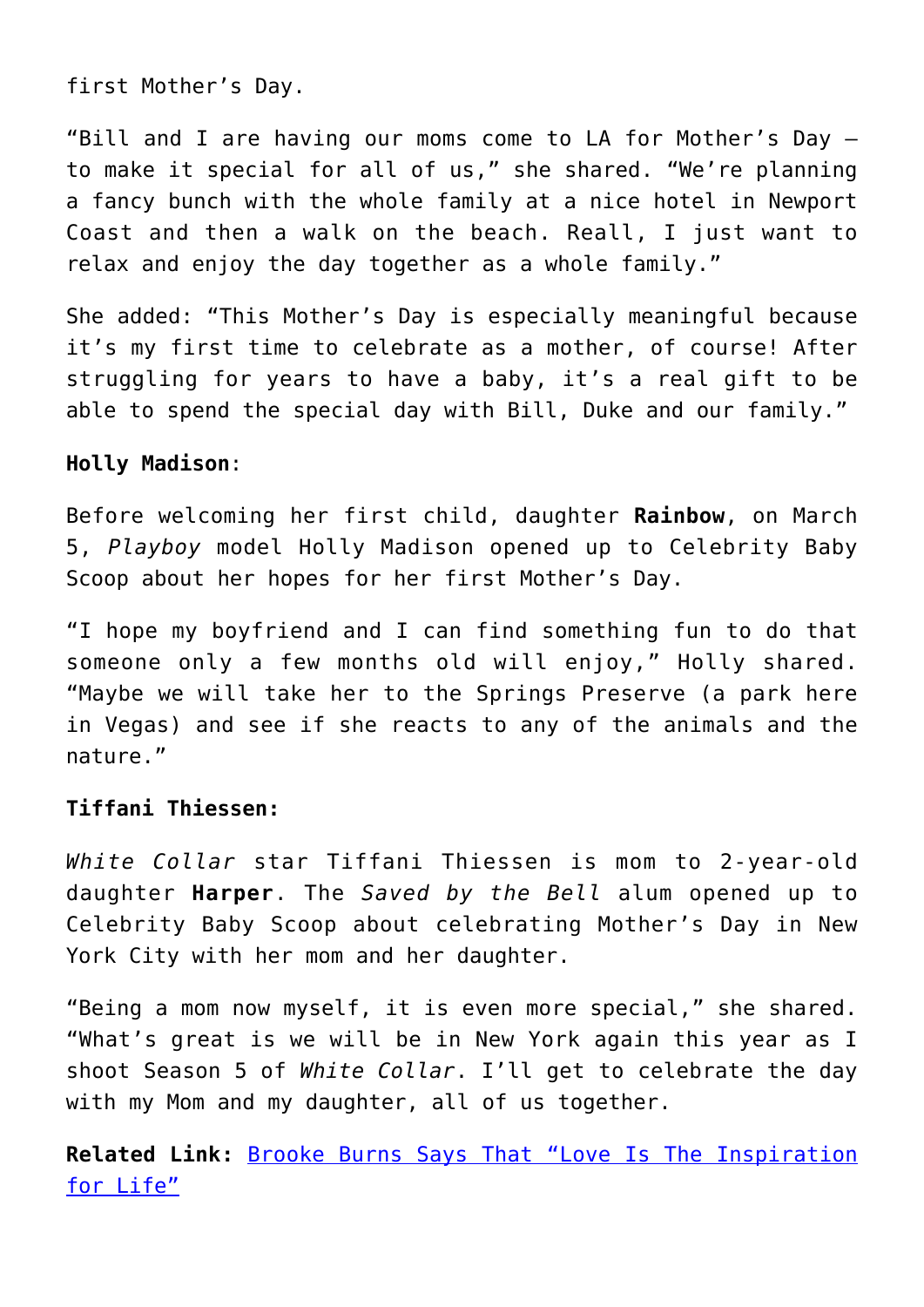### **Brooke Burns**:

Actress Brooke Burns is mom to 13-year-old daughter **Madison**. The former *Baywatch* star opened up to Celebrity Baby Scoop about enjoying Mother's Day with her daughter and mother.

"I'm very sentimental about Mother's Day," she shared. "First of all, my mother was/is the most wonderful, loving, understanding mom. A true example in word and deed. I love that there is a day that reminds me to verbally honor her."

"Also, when I was young, I was told I might never be able to have kids," she continued. "So, I usually make Maddy look me in the eyes and I give her some speech that starts, and ends, in 'happy tears.' She's used to it."

Brooke added: "I also make it a point to tell all my mommy friends how incredible they are, because no one really knows how hard, demanding, beautiful, exhausting, and painfully rich motherhood is, except another mom."

# **[Celebrity Mom Holly Madison](https://cupidspulse.com/46272/holly-madison-defends-name-choice-daughter/) [Defends Her Name Choice for](https://cupidspulse.com/46272/holly-madison-defends-name-choice-daughter/) [Daughter](https://cupidspulse.com/46272/holly-madison-defends-name-choice-daughter/)**

#### $\pmb{\times}$

### $\overline{\mathbb{F}}$  By Jessica Conigliaro

Holly Madison, the former *Girls Next Door* star, recently named her daughter Rainbow Aurora. Madison chose to name her after a former schoolmate, *[People](http://celebritybabies.people.com/2013/03/10/holly-madison-daughter-rainbow-name-trauma/)* reports. "She was a perfectly normal, well-adjusted, sporty girl, by the way, so I'm not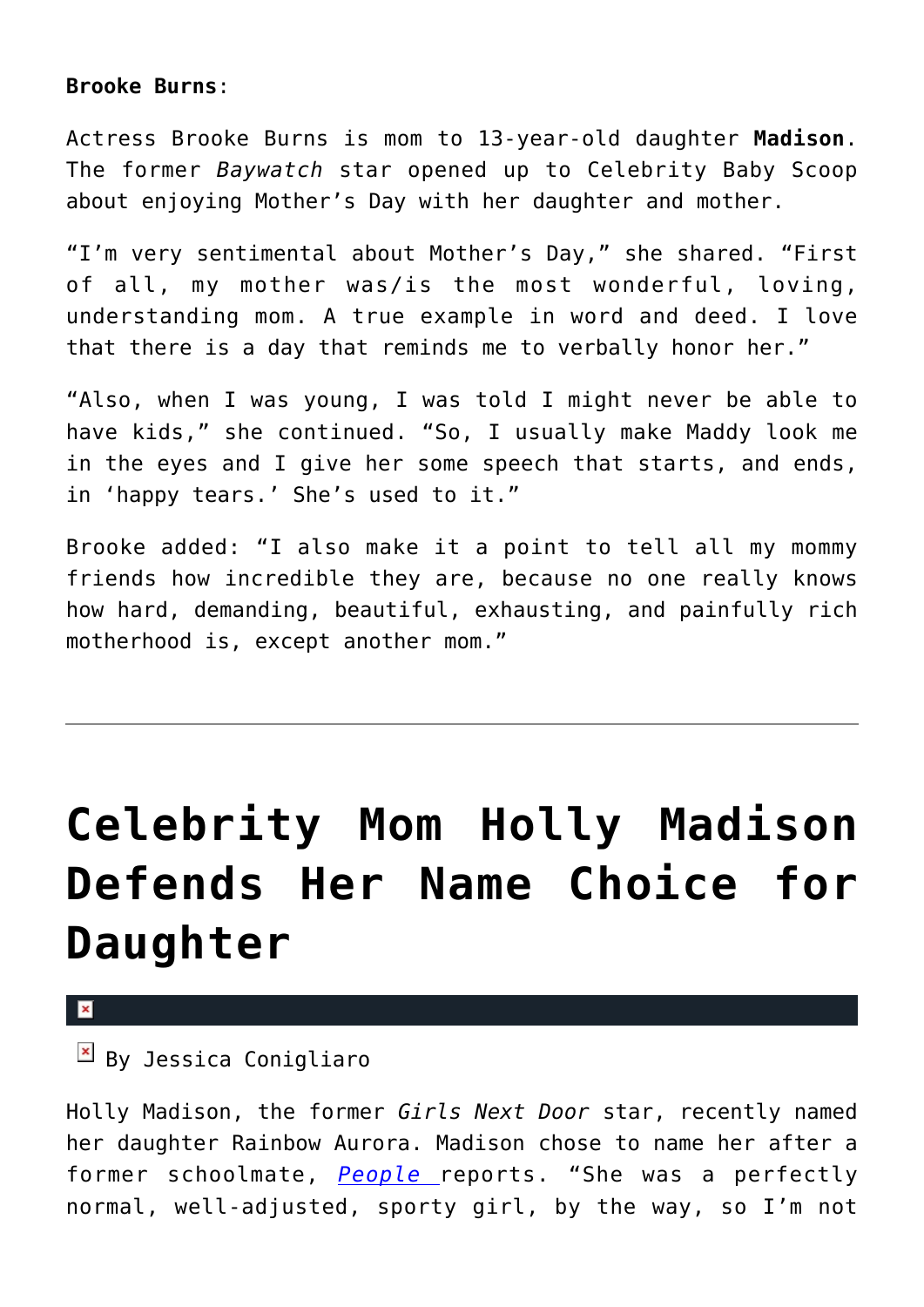worried about my daughter being 'traumatized' by having an unusual name," Madison, 33, writes on her website. The proud new mother honored the birth of her new daughter by painting her nails in rainbow colors.

**What are some important factors to consider when you're naming your child?**

### **Cupid's Advice:**

Naming your child is a special occasion you get to share with your partner. You have been thinking of potential names for your future kids since you were eight years old, playing with your dolls. Now, you get to do it for real! Cupid's here to help make the process easier:

**1. Name them after someone:** You just found out you are having a baby boy–your husband's very first thought is to name him after himself. This is a great way to show your future son how important family is and will create a special bond between him and his father. You may also decide to name him after his grandfather that passed away, or a close friend. Either way, he will take comfort one day knowing he is named after someone important to the family.

**2. What to avoid:** Throughout our lives, we encounter difficult people. Your old boss, Joanne always gave you a hard time and made the workday terrible. Avoid naming your baby after anyone that you have negative feelings towards–even if you like the name. You will constantly be reminded of the bad memories with that person. Cross Joanne off the list of baby names!

**3. Agree on a name:** You and your partner are likely to disagree on baby names, which is a common dispute between expecting couples. Don't force your spouse to like a name he doesn't –the right name will be one you both love instantly. However, if you absolutely love a baby name and he isn't too sure about it, give your husband some time to think it over before dismissing it completely. At the end of the day, you both should love the name you chose.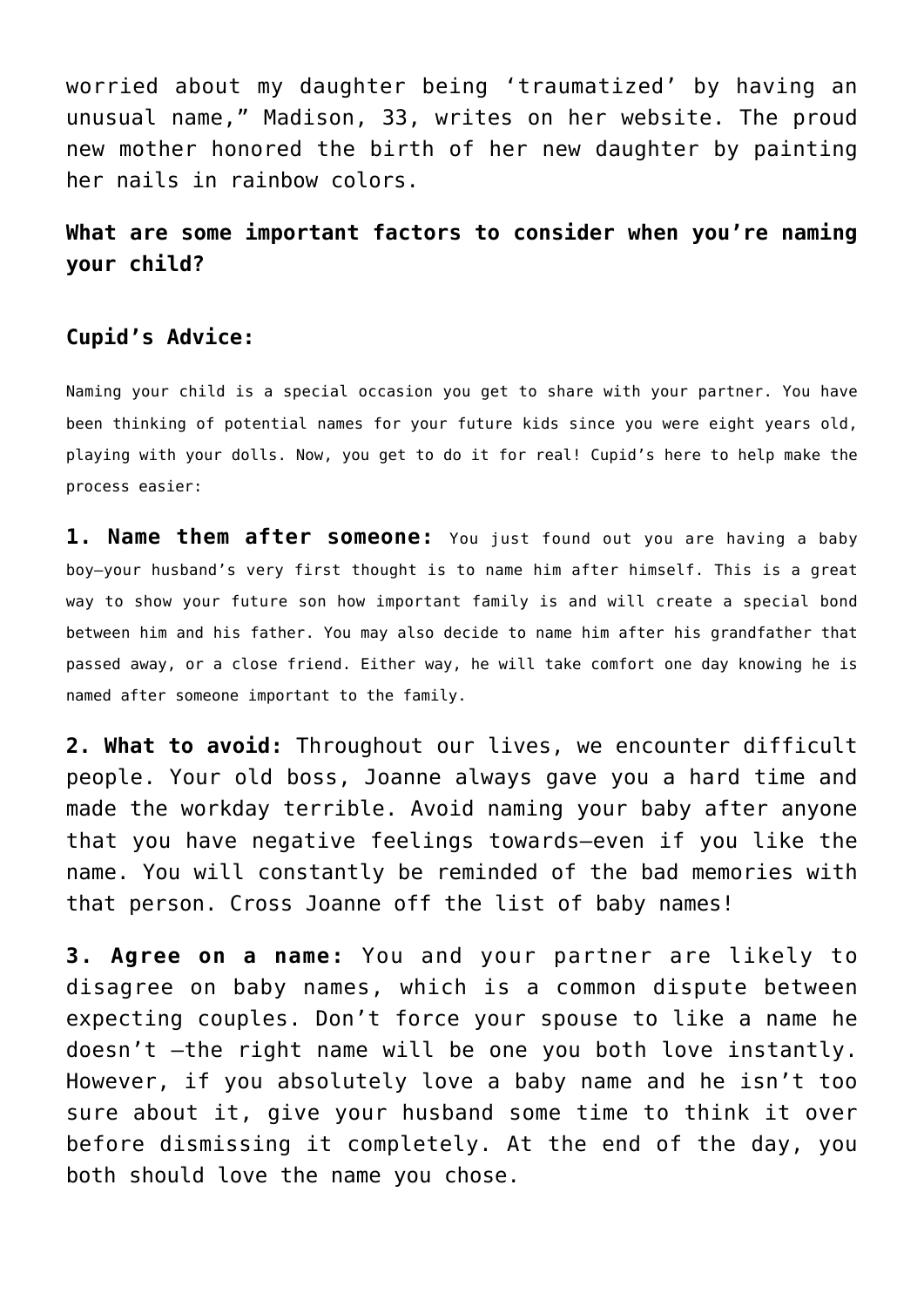**What factors did you consider when naming your children? Share below.**

# **[Celebrity Mom: Holly Madison](https://cupidspulse.com/45992/holly-madison-baby-wedding/) [Discusses Baby Names — Right](https://cupidspulse.com/45992/holly-madison-baby-wedding/) [Before She Heads to the](https://cupidspulse.com/45992/holly-madison-baby-wedding/) [Hospital!](https://cupidspulse.com/45992/holly-madison-baby-wedding/)**

### $\mathbf{x}$

 $\boxed{\times}$  By Whitney Baker

Holly Madison first stole our hearts as Hugh Hefner's number one bunny on E!'s reality show *Girls Next Door*. Since the show ended in 2010, Madison has made quite a name for herself, appearing on the eighth season of *Dancing with the Stars*, headlining *Peepshow* at Planet Hollywood in Las Vegas and starring in her own television show, *Holly's World*. Of course, in recent months, her focus has shifted: in August 2012, she announced that she was expecting her first child with boyfriend Pasquale Rotella.

"I've finally met the man of my dreams and am ecstatic to be starting a family," Madison shared. "But I'm really grateful that I had several years of working hard as a single woman before diving into being a mom. I feel like I needed that for my identity."

The *Playboy* model and husband Rotella, a club promoter, have been prepping for their daughter's fast-approaching arrival, and the mom-to-be has been sharing her pregnancy experience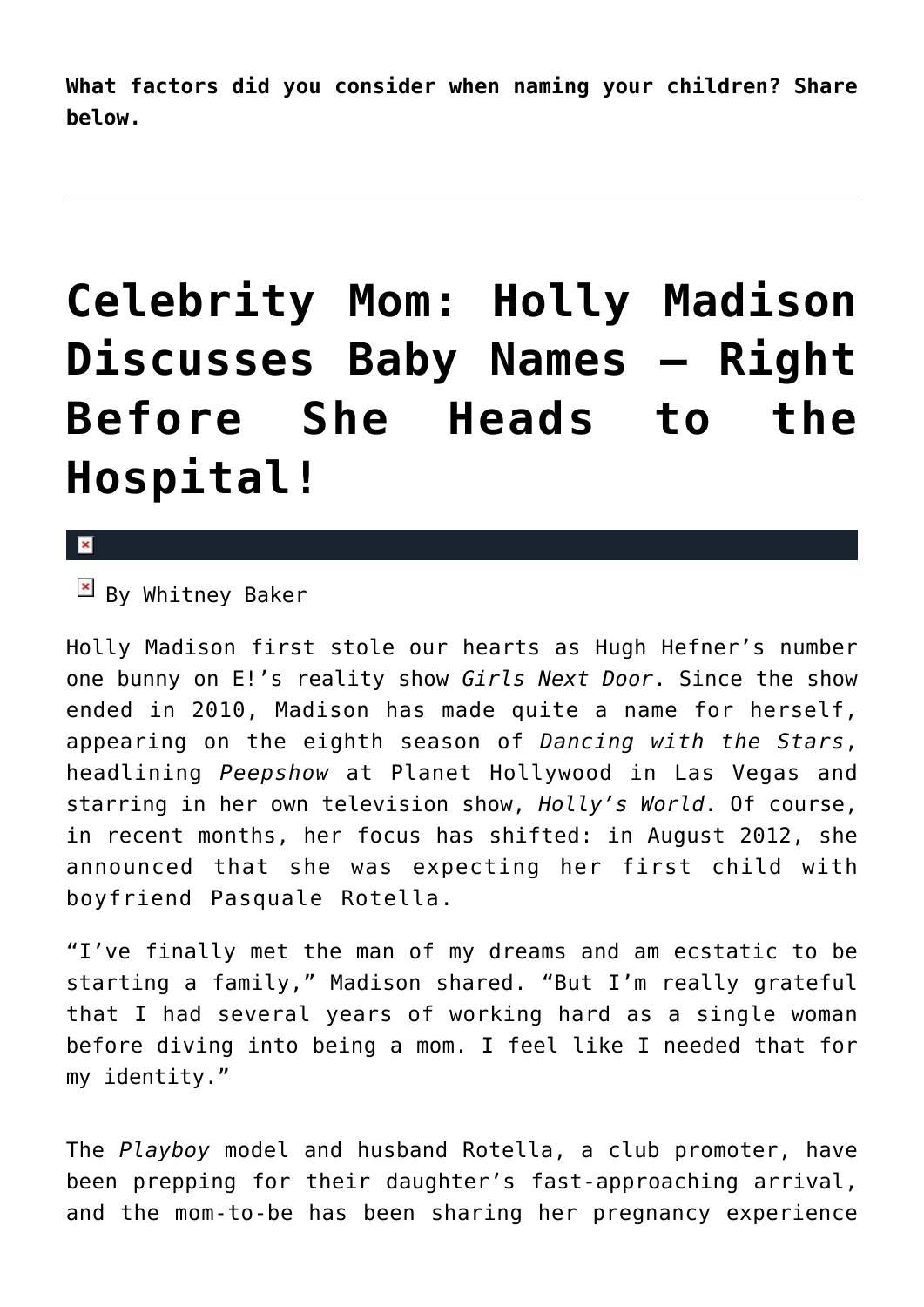with fans via her blog and Twitter. As open as she's been, there's one thing that the couple is keeping under wraps: the baby's unique name. "We have a pretty unusual name picked out. So unusual that we aren't telling anyone what it is until the deed is done!"

**Related Link:** [Kim Kardashian and Kanye West Are Expecting a](http://cupidspulse.com/kim-kardashian-and-kanye-west-are-expecting-a-baby-girl/) [Baby Girl](http://cupidspulse.com/kim-kardashian-and-kanye-west-are-expecting-a-baby-girl/)

In the past few weeks, pregnancy has certainly slowed Madison down a bit. "I've started getting a little uncomfortable it's hard to even reach my feet to tie my shoes!" she said. "I've kind of been in nesting and hibernating mode."

Still, she continues to make headlines. Just last week, Madison revealed that she plans to ingest her placenta after the birth of her little girl. When asked about her decision to do so, the reality star said, "A baby nurse I met with suggested I have my placenta made into pills because it can help prevent postpartum depression. I figured why not! It can't be bad for me."

As busy as they've been in anticipation of their baby's due date (tomorrow!), Madison and Rotella have still made time to focus on their relationship. "I feel like we're getting to know each other because we've only been together for a little over a year," the Vegas performer said. "We're learning so much about each other just from trying to agree on little things when it comes to renovating our new home, so I can only imagine what we will learn from raising our daughter."

Madison has already learned a thing or two from her pregnancy. "My only advice so far is to let yourself know that it's okay to not be quite as ambitious as you were before you were pregnant," she explained. "Creating a child is a huge responsibility, and you have to make time for that, maybe sacrifice some things that don't fit into your life anymore."

As for her relationship with Rotella, Madison thinks that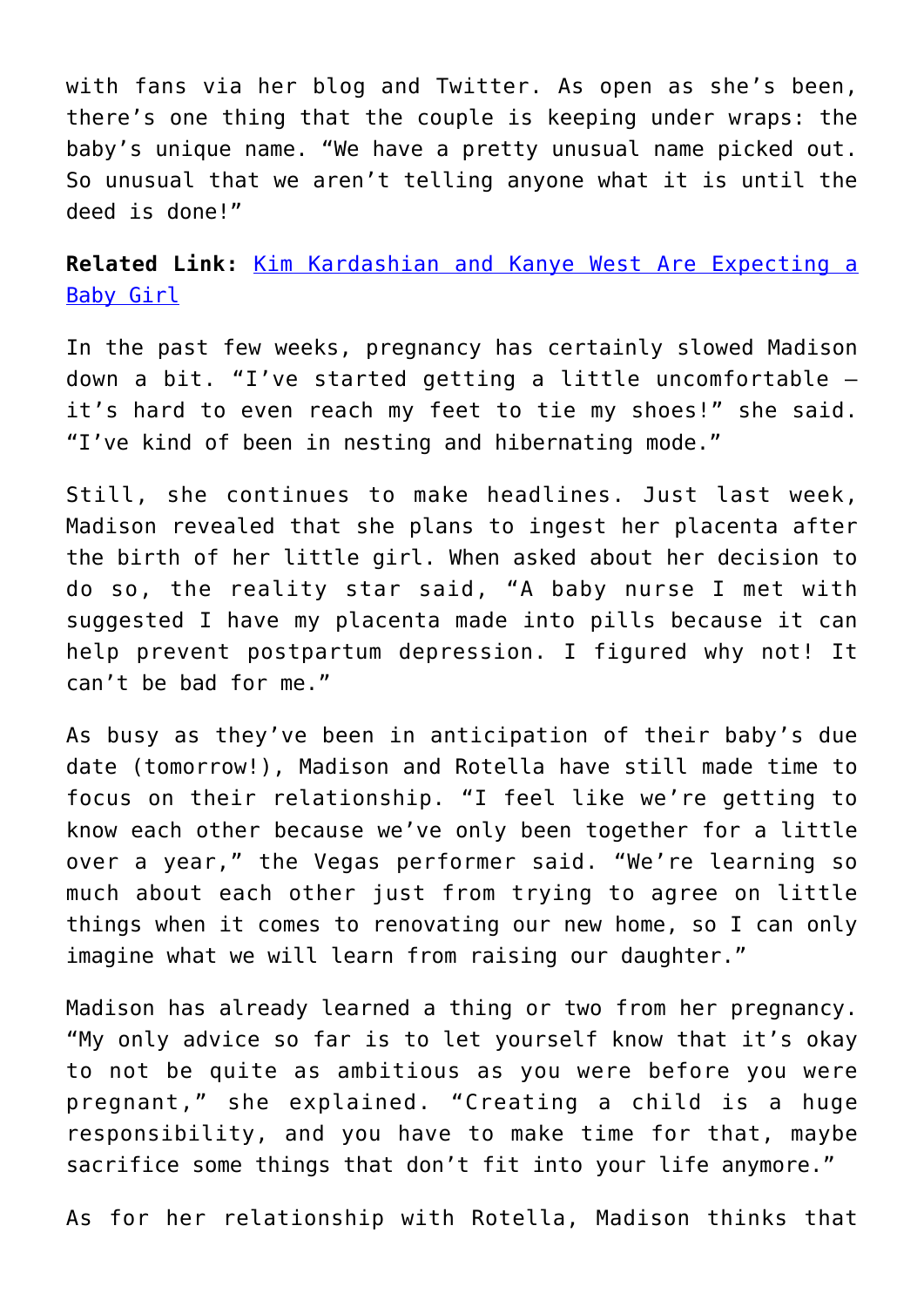communication is most important when it comes to keeping the romance alive. "Sometimes, other people don't understand how uncomfortable pregnancy can be, how occupied your mind can get and how you just don't feel sexy. You don't want your significant other to get the wrong idea and assume you aren't attracted to him anymore."

"Our relationship is great," she adds.

So great, in fact, that Madison has started to plan their wedding. "I'm trying to secure a really unique and special venue and choose a date. I'm hoping for some time in August."

**Related Link:** [QuickieChick's Video Dating Tips: Are You the](http://cupidspulse.com/quickiechick-laurel-house-marriage-worthy/) [Marrying Kind?](http://cupidspulse.com/quickiechick-laurel-house-marriage-worthy/)

As excited as she is to become both wife and a mom, there's one thing that Madison is still figuring out. How will she tell her baby about her life as a Playboy Playmate? "I'll be really honest with her and let her know that it wasn't all unicorns and rainbows like you see on television," she shared. "You kind of have to be damaged and have low self-esteem to put yourself in a situation like that."

So what's next for the soon-to-be mom? "Besides learning how to be a mom and getting back into shape, I would love to return to the stage — but in a musical this time. I've been concentrating on my singing lessons during my pregnancy." Given her impressive career, we're confident that Madison will excel at whatever she does next — especially when it comes to raising her little girl.

*You can keep up with Madison by visiting her [blog](http://www.celebuzz.com/holly-madison/) or following her on [Twitter](https://twitter.com/hollymadison).*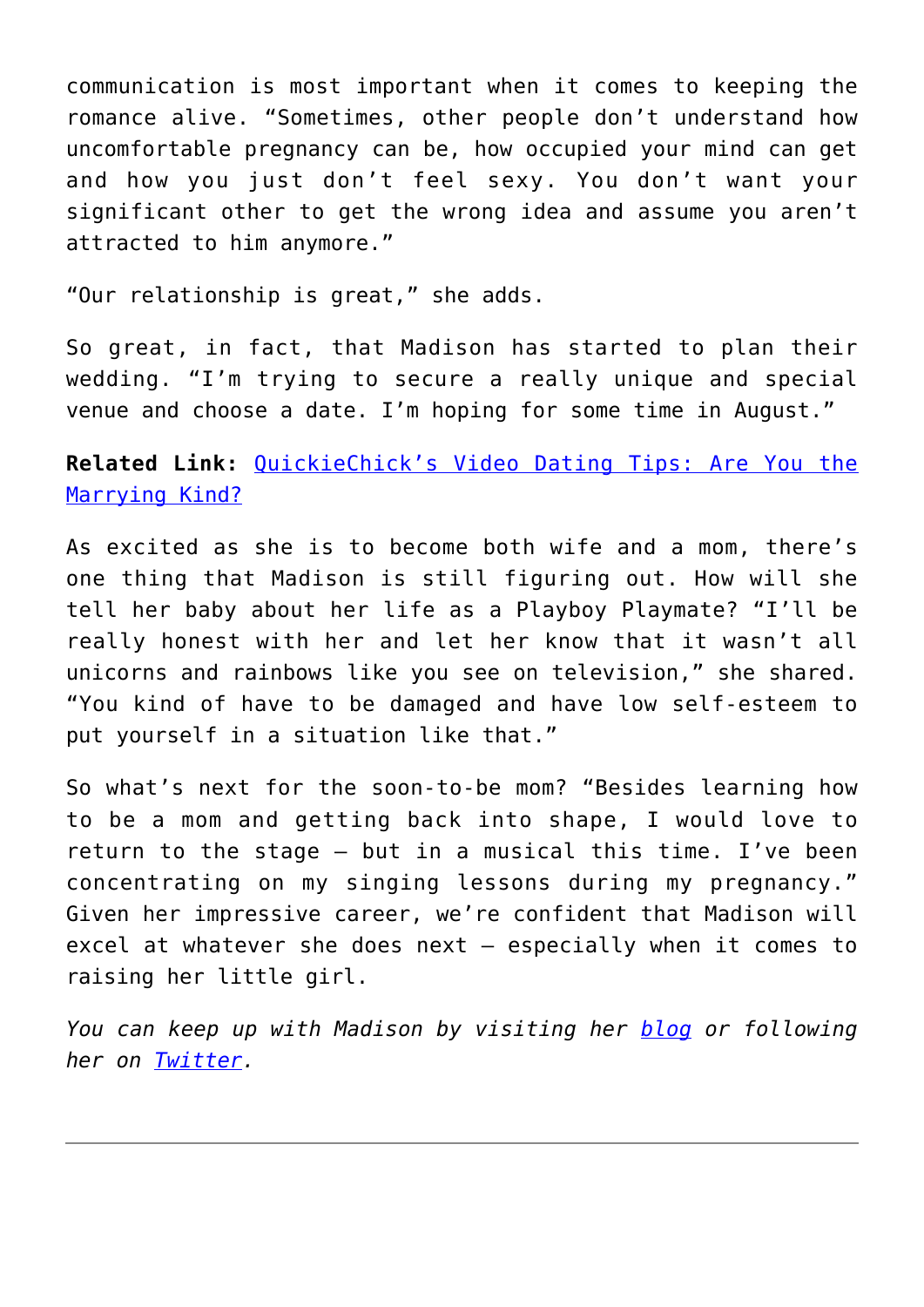## **[Holly Madison is Pregnant!](https://cupidspulse.com/37478/holly-madison-pregnant/)**

### $\mathbf{\mathbf{z}}$

 $\boxed{\times}$  By Erin Minty

Former Playboy Bunny and reality TV star Holly Madison has just announced that she is going to become a mom. The 32-year old has always wanted kids, but she credits her new beau Pasquale Rotella on helping her decide that the time was right. Madison tells *[People](http://celebritybabies.people.com/2012/08/29/holly-madison-pregnant-expecting-first-child/)*, "Definitely being with the right guy has a lot to do with it. My relationship is awesome. I'm happier than I've ever been in my personal life." After dating Hugh Hefner for so many years, followed by countless shortlived relationships, Madison finally feels that the man she is with is the right person with whom to start a family. The couple expects their first child this March.

### **How do you know when you're with the right person to have a child?**

### **Cupid's Advice:**

Deciding when and if you want to have a child is one of the most important and difficult decisions in your life. Being with the right partner is a crucial element of creating a family. Cupid has some advice:

**1. Think about your future:** When you sit down and think about your future with children running around you and a loving partner by your side, can you see the person you are with now? Being in a happy stable relationship is extremely important before bringing any kids into the world, so make sure you know that your partner is someone who you want to be with for a long time.

**2. Talk about it:** Have a thorough discussion with your partner about what each of you want in the future. How many kids?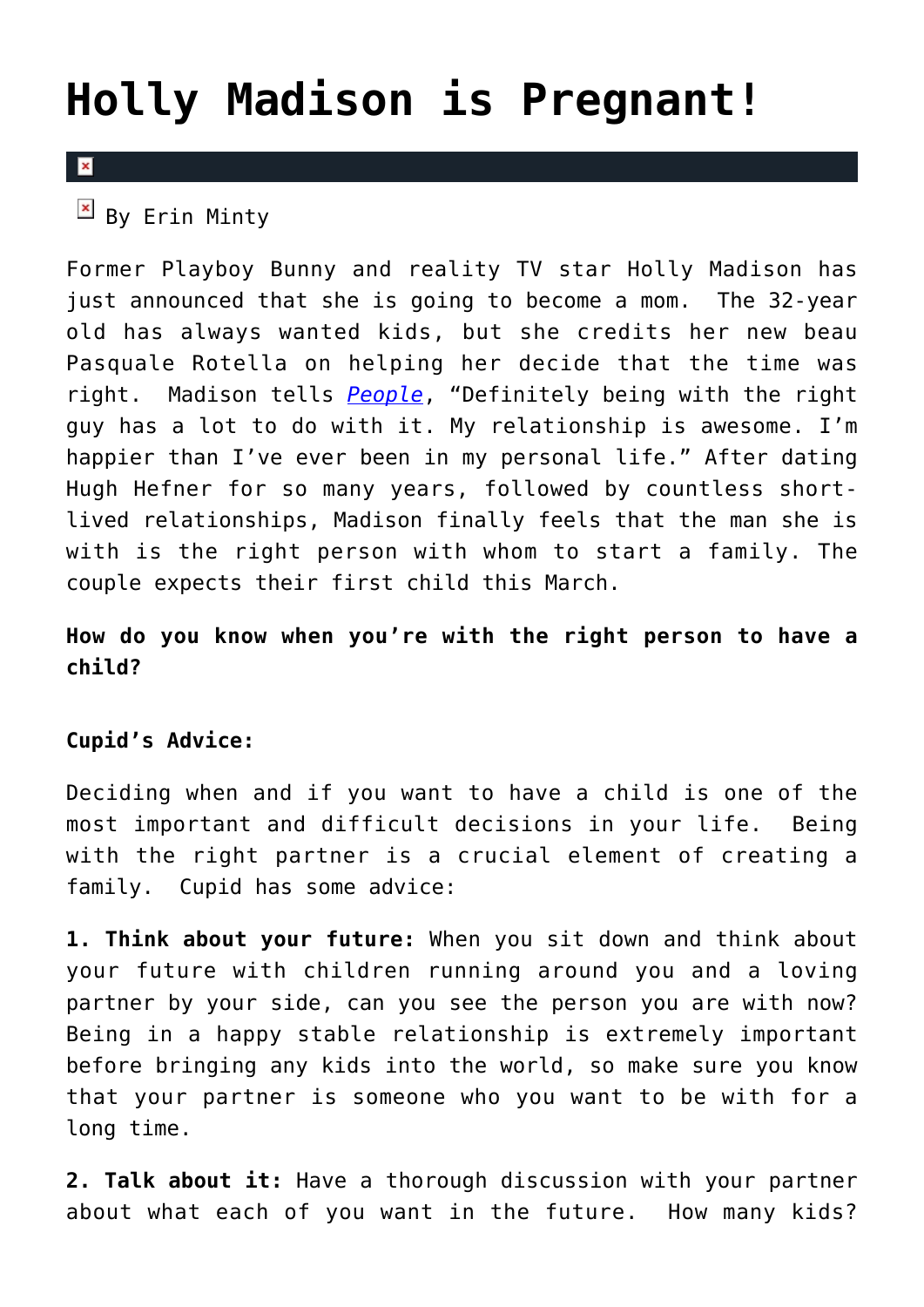Should you be married before kids? Where you want to live and what areas have good school systems? If one of you will stay home from work to raise them or if you will hire some help? If you do not agree on your future plans, then your partner might not be the best person with whom to have children.

**3. Make sure you are in love:** A loving relationship between parents is something that kids pick up on before they even know what love is. You wouldn't want to bring children into the world with two parents that don't fully love each other. You want their lives to be happy and healthy, so start by making your life happy and healthy, too.

**How can you tell when your partner is the right person to have a child with? Share your insight below!**

## **[Holly Madison is Looking for](https://cupidspulse.com/13255/holly-madison-is-looking-for-her-soul-mate/) [Her Soul Mate](https://cupidspulse.com/13255/holly-madison-is-looking-for-her-soul-mate/)**

 $\mathbf{R}$ 

Since her breakup with Jack Barakat last month, Holly Madison has been busy with her book, which hits stands next month, and as a correspondent for *Extra*. However, the star of *Holly's World* told *[People](http://www.people.com/people/article/0,,20477624,00.html)* she is still looking for her soul mate. "It's hard for me, the last couple relationships I had were long distance, [and] it's not like I can make much of an effort to travel and see anybody," Madison, 30, said. "The guy had to do all the work, unfortunately." Madison's Mr. Right, according to her, needs to be someone who is secure and not threatened by a successful woman. "He needs to be patient and somebody who knows where he wants the relationship to go," she said. Until she finds this mystery man, Madison said she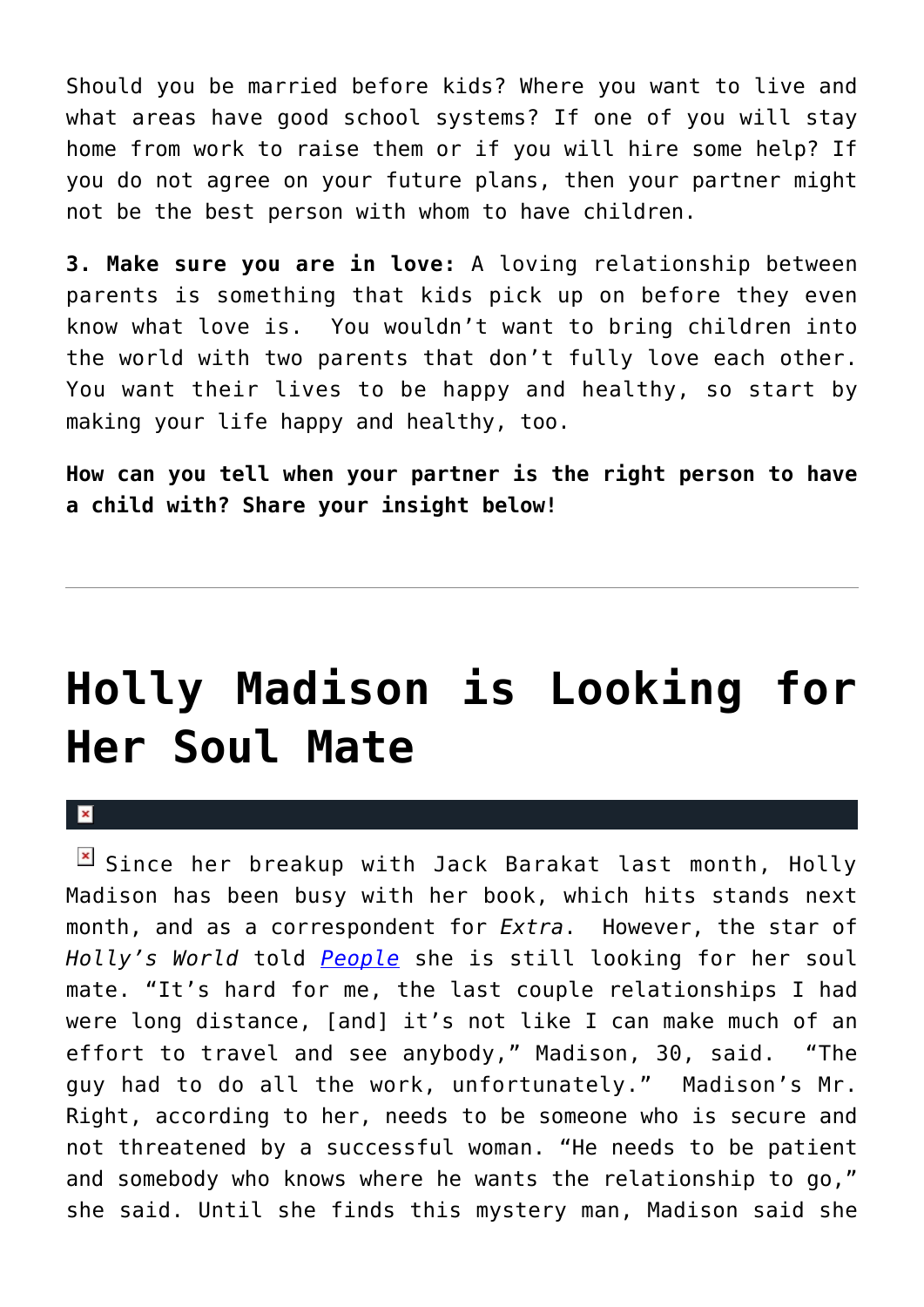is content with flying solo.

**What do you do if your partner is more successful than you?**

**Cupid's Advice:**

Unless Madison robs the cradle and marries Justin Beiber, she's going to be more successful than her partner. Cupid has some pointers if your lover is similar to Madison:

**1. Put the ego aside:** For some, typically men, it's hard not to be the person who brings home the most money. With the current economy, any money you two earn is helpful.

**2. Be proud:** In your relationship, you should be supportive of your lover. What better way to show that than by letting him or her know how proud you are of them?

**3. Unconditional love:** In the big picture, if you truly love your "soul mate," then money shouldn't matter or play a factor in your relationship.

# **[Holly Madison and Boyfriend](https://cupidspulse.com/12827/holly-madison-and-boyfriend-jack-barakat-split/) [Jack Barakat Split](https://cupidspulse.com/12827/holly-madison-and-boyfriend-jack-barakat-split/)**

 $\pmb{\times}$ 

 $\boxed{\times}$  It looks like Holly Madison's romance with Jack Barakat is over, according to *[People.](http://www.people.com/people/article/0,,20475328,00.html)* The duo met on Twitter and continued to date under the radar until her December 31st birthday party, when they went public with their relationship. Madison didn't let the breakup get in the way of a fun weekend, however, as she seemed in a good mood while hosting a party with Brody Jenner at Chateau nightclub in Las Vegas last